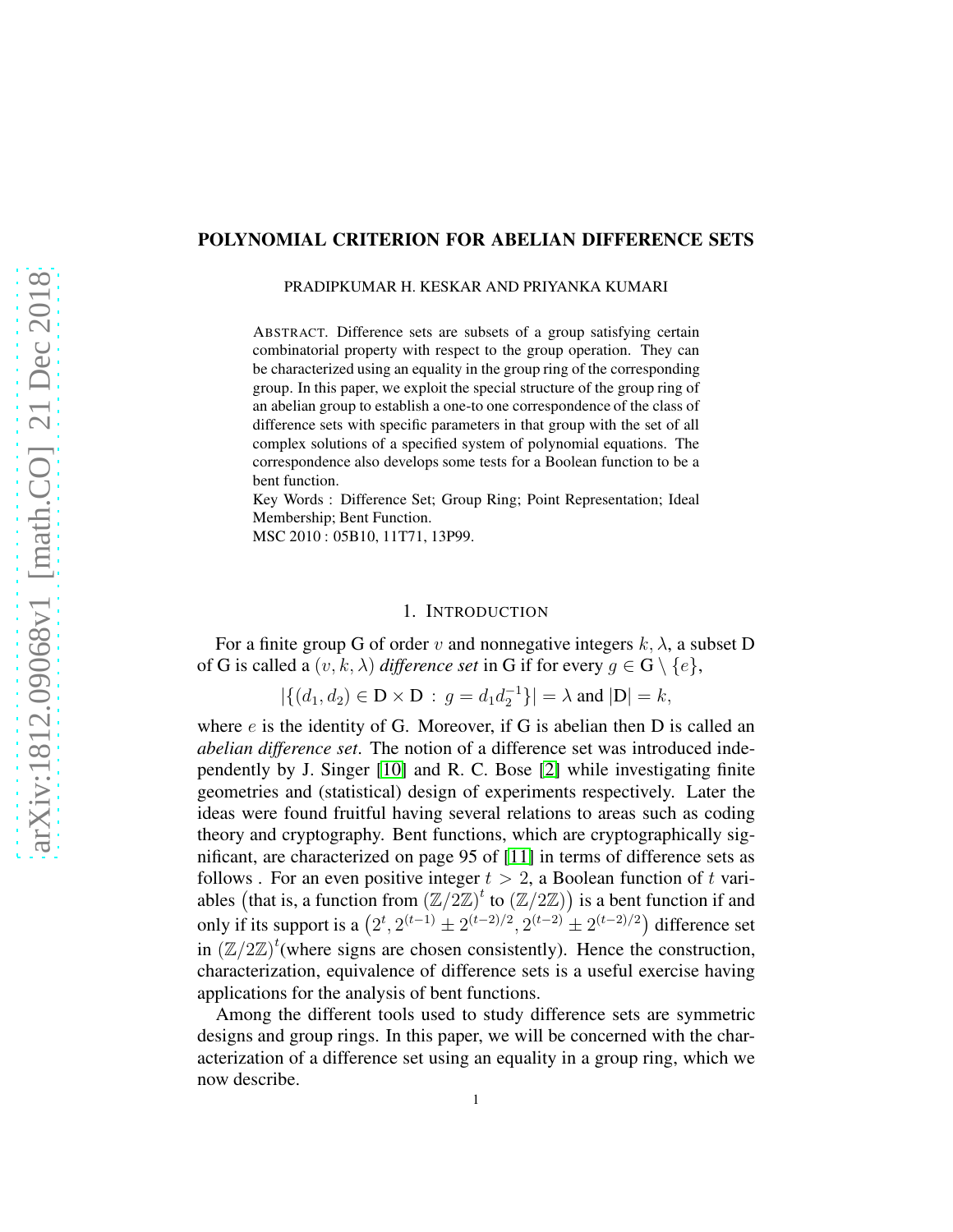Let G be a finite group and R be a commutative ring with unit element 1 different from its additive identity 0. The *group ring* RG of G over R is the ring

$$
\mathbf{RG} = \{ \sum_{g \in \mathbf{G}} r_g g : r_g \in R \}
$$

where  $\sum_{g \in G} r_g g = \sum_{g \in G} r_g^* g \iff r_g = r_g^*$  for all  $g \in G$ , with the addition defined by  $\sum_{g\in G}r_gg + \sum_{g\in G}r_g^*g = \sum_{g\in G}(r_g + r_g^*)g$  and the multiplication defined by  $\left(\sum_{g\in {\rm G}}r_gg\right)\left(\sum_{g\in {\rm G}}r_g^*g\right)=\sum_{g\in {\rm G}}(\sum_{xy=g}r_xr_y^*)g.$ 

For any D  $\subset$  G, we denote  $\sum_{g \in D} g \in RG$  by D again and  $\sum_{g \in D} g^{-1} \in$ RG by  $D^{(-1)}$ . The following is a characterization of a difference set in a finite group G.

Group Ring Criterion : Let G be a finite group of order v and  $k, \lambda$  be nonnegative integers with  $k \leq v$ . Then  $D \subset G$  is a  $(v, k, \lambda)$  difference set in G if and only if as elements of CG, we have  $DD^{(-1)} = \lambda G + (k - \lambda)e$ , where e is the identity element of G.

(In most of the literature, for instance [\[1\]](#page-15-1), the characterization is proved under extra assumption that  $|D| = k$ . This assumption can be seen to be superfluous, as it is implied by either of the above two conditions. It is enough to note that if  $DD^{(-1)} = \lambda G + (k - \lambda)e$ , then by comparing the coefficient of e on both sides, we get  $|D| = k$ .)

In this paper, we exploit the structure of the group ring of an abelian finite group G as an affine C-algebra to obtain two algebraic criteria for a subset of G to be a  $(v, k, \lambda)$  difference set. The first criterion, Theorem 2.2 of Section 2, is in terms of an ideal membership problem. The second, Theorem 3.2 of Section 3, is via verification of some polynomial equations. These processes can also be crystalised to give tests for a subset of an abelian group to be a  $(v, k, \lambda)$  difference set. The first test is verifiable using ideal theory or algebra softwares like Macaulay 2, while the second test is verifiable by explicit computations with complex numbers, especially the roots of unity. Section 4 deals with generalization of these criteria to generalized difference sets. We illustrate the use of the criteria for difference sets through some examples in Section 5. The first two illustrate these tests for difference sets. The third illustrates how the polynomial criterion can be used to prove that a quadratic Boolean function is a bent function. In a future work we plan to explore the more of potential applications of these methods to the theory of bent functions.

Ideal theoretic methods, in particular Gröbner basis methods, are being widely applied to several problems in Science and Engineering, see [\[4\]](#page-16-2). More specifically, we can find their applications to Combinatorics in [\[5\]](#page-16-3),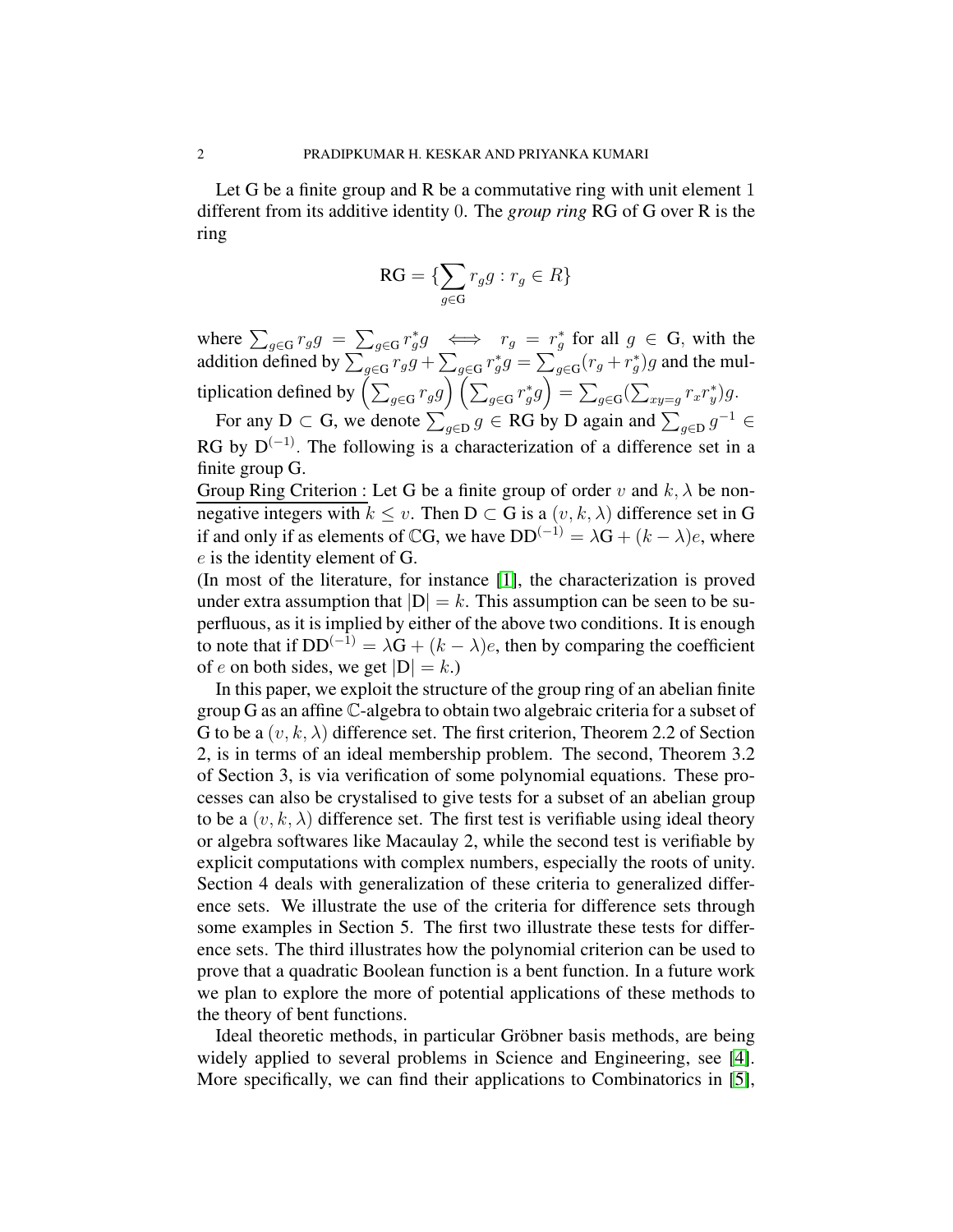[\[6\]](#page-16-4), [\[7\]](#page-16-5), [\[9\]](#page-16-6). In this paper, we introduce these methods to study difference sets.

# 2. IDEAL MEMBERSHIP PROBLEM FOR ABELIAN DIFFERENCE SETS

Let G be a finite abelian group. Then  $G \cong C_{n_1} \times C_{n_2} \times \cdots \times C_{n_t}$  where  $C_{n_l} = \langle g_l \rangle$  is a cyclic group of order  $n_l$ . Let  $R = \mathbb{C}[X_1, \dots, X_t]$ , I be ideal  $(X_1^{n_1} - 1, ..., X_t^{n_t} - 1)$  of R and  $S = \{(i_1, ..., i_t) \in \mathbb{Z}^t : 0 \le i_t \le$  $n_l - 1$  for all  $1 \leq l \leq t$ . Regarding the structure of CG, we have the following

**Theorem 2.1.** *Let*  $G \cong C_{n_1} \times C_{n_2} \times \cdots \times C_{n_t}$  *where*  $C_{n_l} = \langle g_l \rangle$  *is a cyclic* group of order  $n_l$ . Then the map  $\phi_G : \frac{R}{I} \to \mathbb{C}G$  defined by

$$
\phi_G(f(X_1,\ldots,X_t)+I)=f(g_1,\ldots,g_t)
$$

is an isomorphism of  $\frac{R}{I}$  onto  $\mathbb{C} G$ , where

$$
f(g_1, \ldots, g_t) = \sum_{(i_1, \ldots, i_t) \in \mathbb{Z}^t} c_{i_1 \cdots i_t} g_1^{i_1} \cdots g_t^{i_t}
$$
  
\n
$$
for \ f(X_1, \ldots, X_t) = \sum_{(i_1, \ldots, i_t) \in \mathbb{Z}^t} c_{i_1 \cdots i_t} X_1^{i_1} \cdots X_t^{i_t}
$$
  
\nwith  $c_{i_1 \cdots i_t} \in \mathbb{C}$  for all  $(i_1, \ldots, i_t) \in \mathbb{Z}^t$ .

**Proof :** First we show that  $\phi_G$  is well defined. Assume  $f_1(X_1, \ldots, X_t) + I =$  $f_2(X_1, \ldots, X_t) + I$  for  $f_1 = f_1(X_1, \ldots, X_t)$  and  $f_2 = f_2(X_1, \ldots, X_t) \in R$ . Then  $f_1 - f_2 \in I$  and hence

$$
f_1(X_1,\ldots,X_t) - f_2(X_1,\ldots,X_t) = \sum_{l=1}^t (X_l^{n_l} - 1)u_l(X_1,\ldots,X_t)
$$

for  $u_1(X_1, \ldots, X_t), \ldots, u_t(X_1, \ldots, X_t) \in R$ . This, in turn, implies that

$$
f_1(g_1,\ldots,g_t)-f_2(g_1,\ldots,g_t)=\sum_{l=1}^t(g_l^{n_l}-1)u_l(g_1,\ldots,g_t)=0
$$

as  $g_l^{n_l} - 1 = 0$  for all  $1 \le l \le t$ . Hence  $\phi_G(f_1 + I) = \phi_G(f_2 + I)$ , therefore  $\phi$ <sub>G</sub> is well defined.

Next,  $\phi_G$  is clearly  $\mathbb{C}-$ algebra homomorphism onto  $\mathbb{C}G$ .

Now CG has dimension  $n_1 \cdots n_t$  as C−vector space, as  $\{g_1^{i_1} \cdots g_t^{i_t} : 0 \leq$  $i_l$  ≤  $n_l$  − 1 for all 1 ≤  $l \leq t$ } is a basis for CG. Also  $\frac{\hat{R}}{I}$  has dimension  $n_1 \cdots n_t$  as  $\{X_1^{i_1} \cdots X_t^{i_t} : 0 \le i_l \le n_l - 1$  for all  $1 \le l \le t\}$  is a basis for R  $\frac{R}{I}$ . This shows that  $\phi_G$  is an isomorphism.

As a consequence of Theorem 2.1, we can make several identifications. First, the group ring  $\mathbb{C}G$  can be identified with the affine space  $\mathbb{C}^{n_1 \cdots n_t}$  by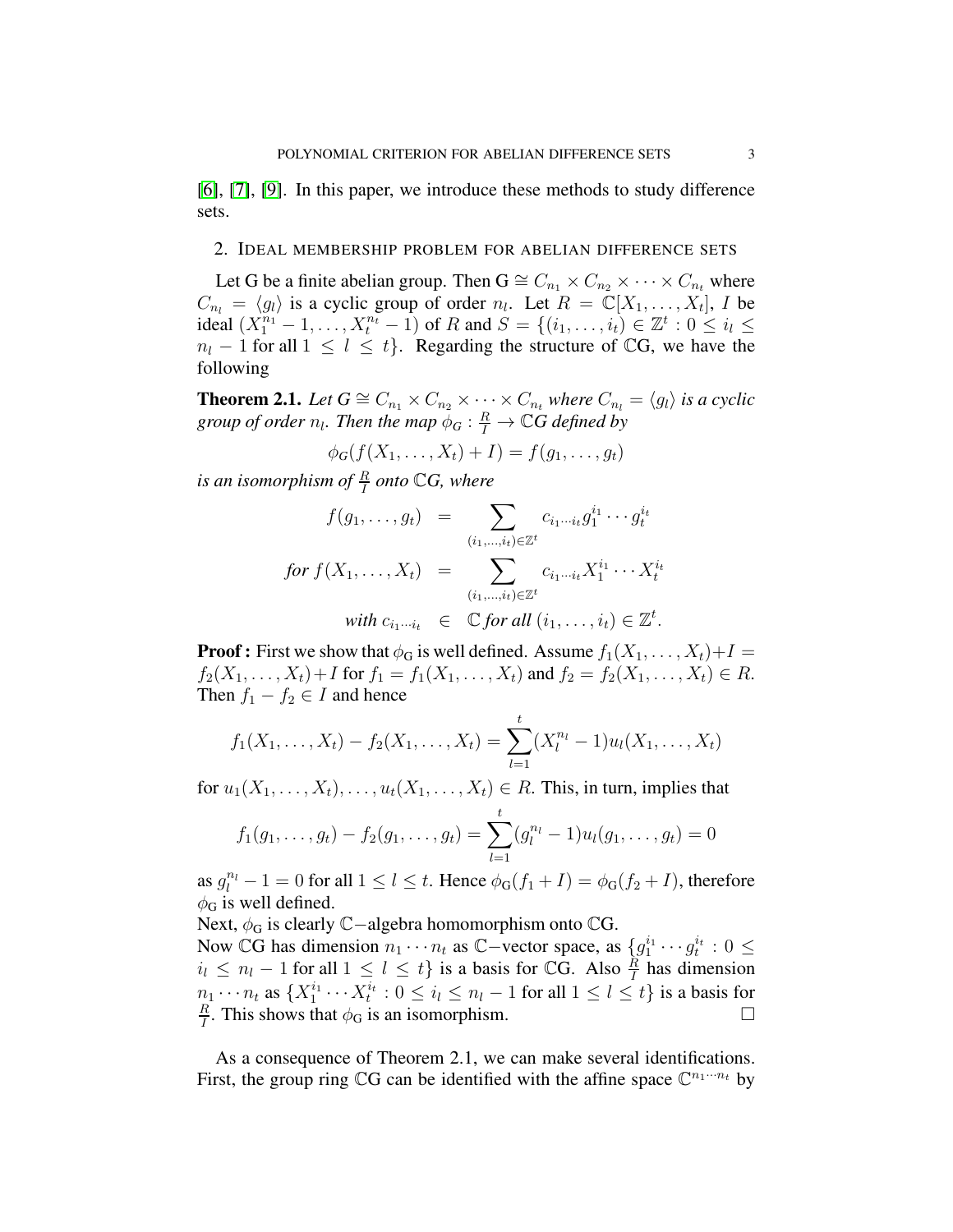identifying  $\sum_{(i_1,...,i_t)\in S}\alpha_{i_1\cdots i_t}g_1^{i_1}\cdots g_t^{i_t}$  with  $(\alpha_{i_1\cdots i_t}:(i_1,...,i_t)\in S)$  in a fixed order on  $S$ , say lexicographic order. Second, any subset T of G can be identified with the point in  $\mathbb{C}^{n_1 \cdots n_t}$  corresponding to  $\sum_{g \in \mathcal{T}} g \in \mathbb{C}G$ ; it will be called *the point representation (or characteristic point) of* T and it is a vertex of the unit hypercube of  $\mathbb{C}^{n_1 \cdots n_t}$ . Third, T can also be represented by the unique polynomial  $f = f(X_1, \ldots, X_t) \in R$  such that  $\phi_G(f+I) = \left(\sum_{g \in \mathcal{T}} g\right)$  and either  $f = 0$  or  $\deg_{X_l}(f) < n_l$  for all  $1 \leq l \leq t$ . We call f the *polynomial representation of* T and denote it by  $\rho_{\mathbf{G}}(\mathbf{T})$  or  $\rho_{\mathbf{G}}(\mathbf{T})(X_1,\ldots,X_t)$ .

Here onwards, by using the isomorphism of G with  $C_{n_1} \times \cdots \times C_{n_t}$  and fixed isomorphisms of  $C_{n_l}$  with  $\left(\frac{\mathbb{Z}}{n_l}\right)$  $\frac{\mathbb{Z}}{n_l\mathbb{Z}}\Big)$  for all  $1\leq l\leq t,$  we will identify G with  $\prod_{l=1}^t \left( \frac{\mathbb{Z}}{n_l!} \right)$  $\frac{\mathbb{Z}}{n_l \mathbb{Z}}$ ). Moreover for any T  $\subset$  G, we let  $\mathrm{T}^* = \{(i_1, \ldots i_t) \in S :$  $(i_1 + n_1 \mathbb{Z}, \ldots, i_t + n_t \mathbb{Z}) \in \mathbb{T}$ .

The above relationships can be captured by the following equalities :

For any 
$$
T \subset G
$$
  
\n
$$
\rho_G(T) = \sum_{(i_1,\dots,i_t)\in T^*} X_1^{i_1} \cdots X_t^{i_t}
$$
\n
$$
= \sum_{(i_1,\dots,i_t)\in S} \alpha_{i_1\cdots i_t} X_1^{i_1} \cdots X_t^{i_t}
$$
\n(2.1\*)

where  $(\alpha_{i_1\cdots i_t} : (i_1, \ldots, i_t) \in S)$  is a point representation of T.

Using these representations, Group Ring Criterion of Section 1 can be rephrased as an ideal membership problem (refer p. 94 of [\[4\]](#page-16-2)) in  $\mathbb{C} [X_1, \ldots, X_t]$ as follows.

**Theorem 2.2.** *Let*  $\kappa_D = \kappa_D(X_1, \ldots, X_t) \in \mathbb{C}[X_1, \ldots, X_t]$  *be defined by* 

$$
\kappa_D = \left(\sum_{(i_1,\ldots,i_t)\in D^*} X_1^{i_1}\cdots X_t^{i_t}\right)\left(\sum_{(i_1,\ldots,i_t)\in D^*} X_1^{n_1-i_1}\cdots X_t^{n_t-i_t}\right) - \lambda \left(\sum_{(i_1,\ldots,i_t)\in S} X_1^{i_1}\cdots X_t^{i_t}\right) - (k-\lambda).
$$

*Then a subset*  $D \subset G$  *is a*  $(v, k, \lambda)$  *difference set in G if and only if*  $\kappa_D \in I$ *.*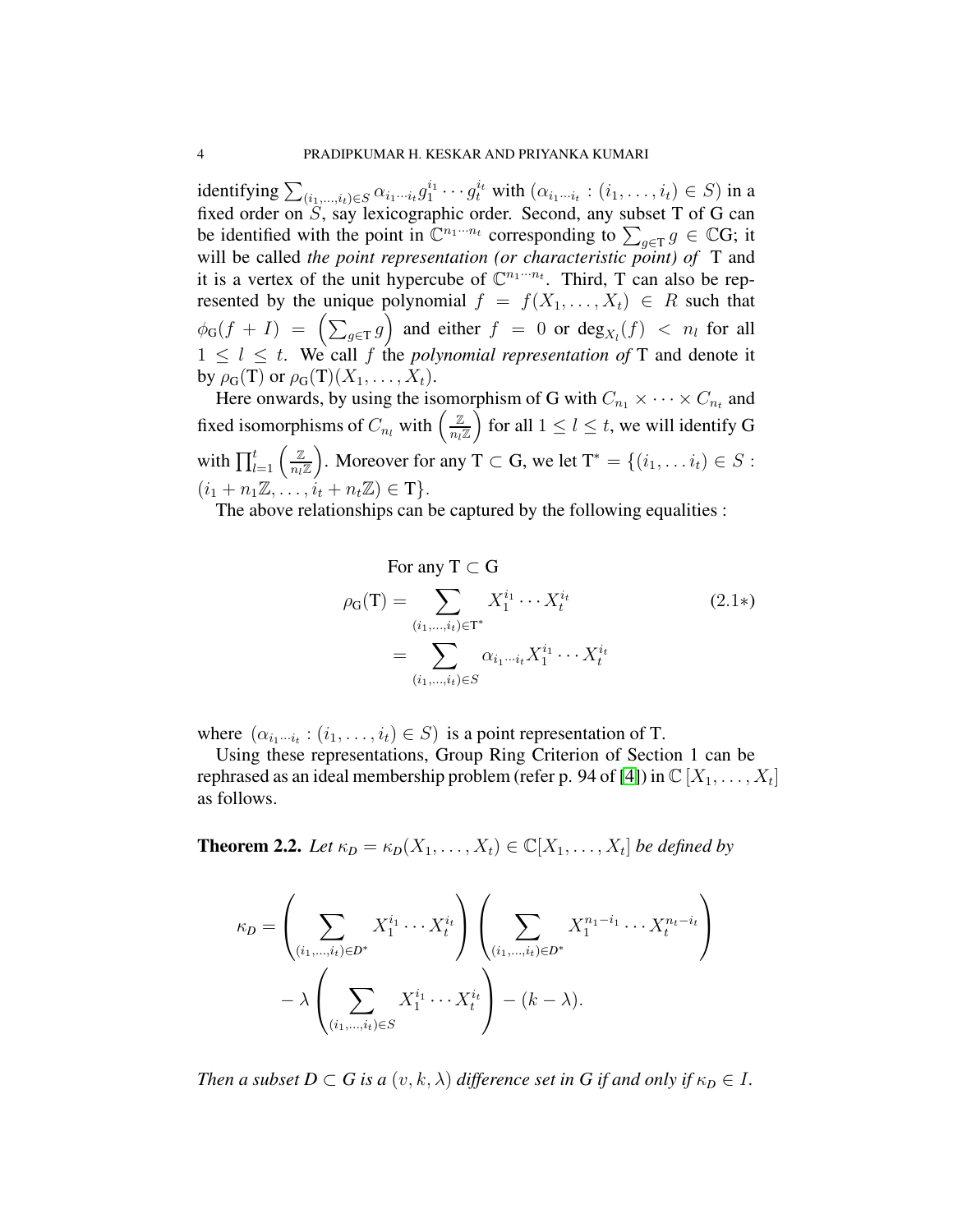Proof :

$$
\phi_{G}(\kappa_{D} + I) = \left(\sum_{(i_{1},...,i_{t}) \in D^{*}} g_{1}^{i_{1}} \cdots g_{t}^{i_{t}}\right) \left(\sum_{(i_{1},...,i_{t}) \in D^{*}} g_{1}^{n_{1} - i_{1}} \cdots g_{t}^{n_{t} - i_{t}}\right) \n- \lambda \left(\sum_{(i_{1},...,i_{t}) \in S} g_{1}^{i_{1}} \cdots g_{t}^{i_{t}}\right) - (k - \lambda) \n= \left(\sum_{(i_{1},...,i_{t}) \in D^{*}} g_{1}^{i_{1}} \cdots g_{t}^{i_{t}}\right) \left(\sum_{(i_{1},...,i_{t}) \in D^{*}} g_{1}^{-i_{1}} \cdots g_{t}^{-i_{t}}\right) \n- \lambda \left(\sum_{(i_{1},...,i_{t}) \in S} g_{1}^{i_{1}} \cdots g_{t}^{i_{t}}\right) - (k - \lambda) \n=DD^{(-1)} - \lambda G - (k - \lambda).
$$

Now

D is a 
$$
(v, k, \lambda)
$$
 difference set in G  
\n $\Leftrightarrow DD^{(-1)} - \lambda G - (k - \lambda) = 0$   
\n $\Leftrightarrow \phi_G(\kappa_D + I) = 0 \Leftrightarrow \kappa_D + I = 0$   
\n $\Leftrightarrow \kappa_D \in I.$ 

Note : Alternatively we can write

$$
\kappa_{\mathbf{D}} = \left(\sum_{(i_1,\ldots,i_t)\in S} \alpha_{i_1\ldots i_t} X_1^{i_1} \ldots X_t^{i_t} \right) \left(\sum_{(i_1,\ldots,i_t)\in S} \alpha_{i_1\ldots i_t} X_1^{n_1-i_1} \ldots X_t^{n_t-i_t} \right) - \lambda \left(\sum_{(i_1,\ldots,i_t)\in S} X_1^{i_1} \cdots X_t^{i_t} \right) - (k-\lambda).
$$

where  $\alpha = (\alpha_{i_1...i_t} : (i_1,...,i_t) \in S)$  is the point representation of D.

# 3. SYSTEM OF POLYNOMIAL EQUATIONS FOR DIFFERENCE SETS IN AN ABELIAN GROUP

The results of Section 2 can be rephrased to provide a criterion for  $(v, k, \lambda)$ difference sets in an abelian group of order  $v$  in terms of some polynomial equations. More specifically, we will find a set of polynomials in  $\mathbb{C}[\lbrace A_{i_1\cdots i_t} : (i_1,\ldots,i_t) \in S \rbrace]$  whose zero set in  $\mathbb{C}^{n_1\cdots n_t}$  is exactly the set of all the point representations of all  $(v, k, \lambda)$  difference sets in G.

 $\Box$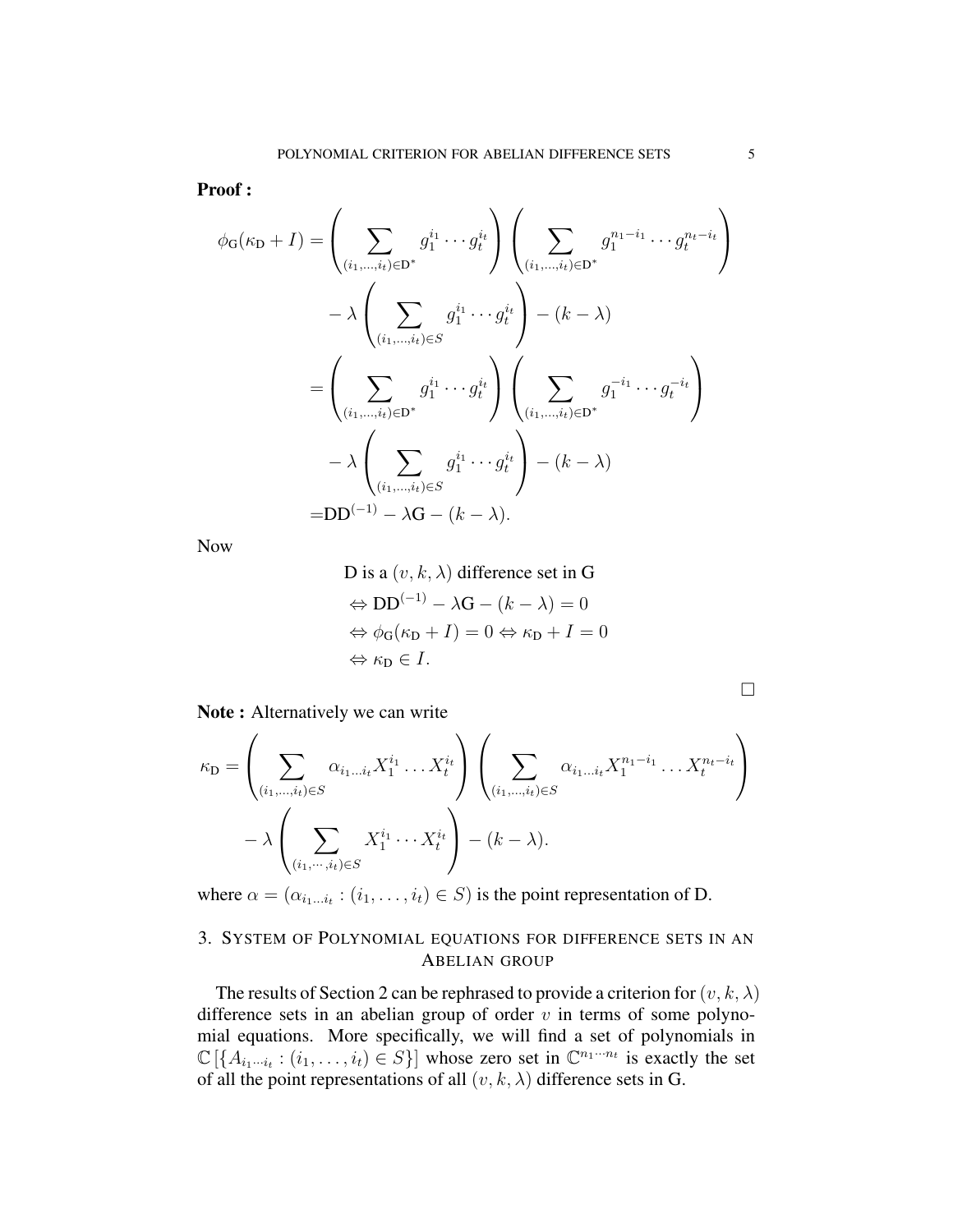First some terminology and preparation. For any  $J \subset \mathbb{C} [X_1, \ldots, X_t]$ , let  $V(J) = \{(x_1, \ldots, x_t) \in \mathbb{C}^t : f(x_1, \ldots, x_t) = 0 \text{ for all } f(X_1, \ldots, X_t) \in$ J. For any  $W \subset \mathbb{C}^t$ , let  $I(W) = \{f(X_1, \ldots, X_t) \in \mathbb{C} [X_1, \ldots, X_t] :$  $f(x_1, \ldots, x_t) = 0$  for all  $(x_1, \ldots, x_t) \in W$ . Then it can easily be seen that  $I(W)$  is an ideal in  $\mathbb{C}[X_1, \ldots, X_t]$ . For any ideal J of  $\mathbb{C}[X_1, \ldots, X_t]$ , the radical of J is given by  $\sqrt{J} = \{f = f(X_1, ..., X_t) \in \mathbb{C}[X_1, ..., X_t] :$  $f^n \in J$  for some positive integer  $n$ . It can be seen that for any ideal J of  $\mathbb{C}[X_1,\ldots,X_t], \sqrt{J}$  is an ideal of  $\mathbb{C}[X_1,\ldots,X_t]$ . An ideal J of  $\mathbb{C}[X_1,\ldots,X_t]$  is called a radical ideal if  $\sqrt{J}=J$ . For the following famous theorem, see [\[4\]](#page-16-2), p. 175.

**Theorem 3.1.** (Hilbert Nullstellensatz) If *J* is any ideal of  $\mathbb{C}[X_1, \ldots, X_t]$ *then*  $I(V(J)) = \sqrt{J}$ .

We will use the following corollary of Hilbert Nullstellensatz.

**Corollary 3.1.** Let  $f = f(X_1, ..., X_t) \in \mathbb{C}[X_1, ..., X_t]$  and *J* be a radical *ideal of*  $\mathbb{C}[X_1, \ldots, X_t]$ *. Then*  $f \in J$  *if and only if*  $f(x_1, \ldots, x_t) = 0$  *for all*  $(x_1, \ldots, x_t) \in V(J)$ .

In order to use Corollary 3.1, we prove the following

**Lemma 3.1.** *The ideal*  $I = (X_1^{n_1} - 1, ..., X_t^{n_t} - 1)$  *of*  $\mathbb{C}[X_1, ..., X_t]$  *is a radical ideal.*

**Proof :** Clearly  $I \subset \sqrt{I}$ . Now let  $f(X_1, \ldots, X_t) \in \sqrt{I}$  be any element. We want to show that  $f = f(X_1, \ldots, X_t) \in I$ . We can write

$$
f(X_1, ..., X_t) = g(X_1, ..., X_t) + r(X_1, ..., X_t)
$$

such that  $g(X_1, \ldots, X_t) \in I$  and  $r(X_1, \ldots, X_t) \in \mathbb{C}[X_1, \ldots, X_t]$  satisfies  $r(X_1, ..., X_t) = 0$  or  $\deg_{X_i} r(X_1, ..., X_t) < n_i$  for all  $i = 1, 2, ..., t$ .

It is enough to show that  $r(X_1, \ldots, X_t) = 0$ . We can write

$$
r(X_1, \ldots, X_t) = \sum_{j=0}^{n_t-1} r_j(X_1, \ldots, X_{t-1}) X_t^j
$$

with  $r_j(X_1, \ldots, X_{t-1}) \in \mathbb{C}[X_1, \ldots, X_{t-1}]$  such that for any  $0 \leq j \leq n_t$ , we have  $r_j(X_1, ..., X_{t-1}) = 0$  or  $\deg_{X_i} r_j(X_1, ..., X_{t-1}) < n_i$  for all  $1 \leq i \leq t-1$ . Consider any  $(\xi_1, \ldots, \xi_{t-1}) \in \mathbb{C}^{t-1}$  with  $\xi_i^{n_i} = 1$  for all  $1 \le i \le t - 1$ . Since  $f \in \sqrt{I} = I(V(I))$  and for all  $0 \le l \le n_t - 1$ ,<br>  $\left(\xi_1, \ldots, \xi_{t-1}, e^{\frac{2\pi i l}{n_t}}\right) \in V(I)$ , we have  $f\left(\xi_1, \ldots, \xi_{t-1}, e^{\frac{2\pi i l}{n_t}}\right) = 0$ . Moreover, since  $g \in I$ ,  $g\left(\xi_1, \ldots, \xi_{t-1}, e^{\frac{2\pi i l}{n_t}}\right) = 0$  for all  $0 \le l \le n_t - 1$ . Thus  $r\left(\xi_1,\ldots,\xi_{t-1},e^{\frac{2\pi i l}{n_t}}\right) = 0$  for all  $l = 0,1,\ldots,n_t-1$ . Assume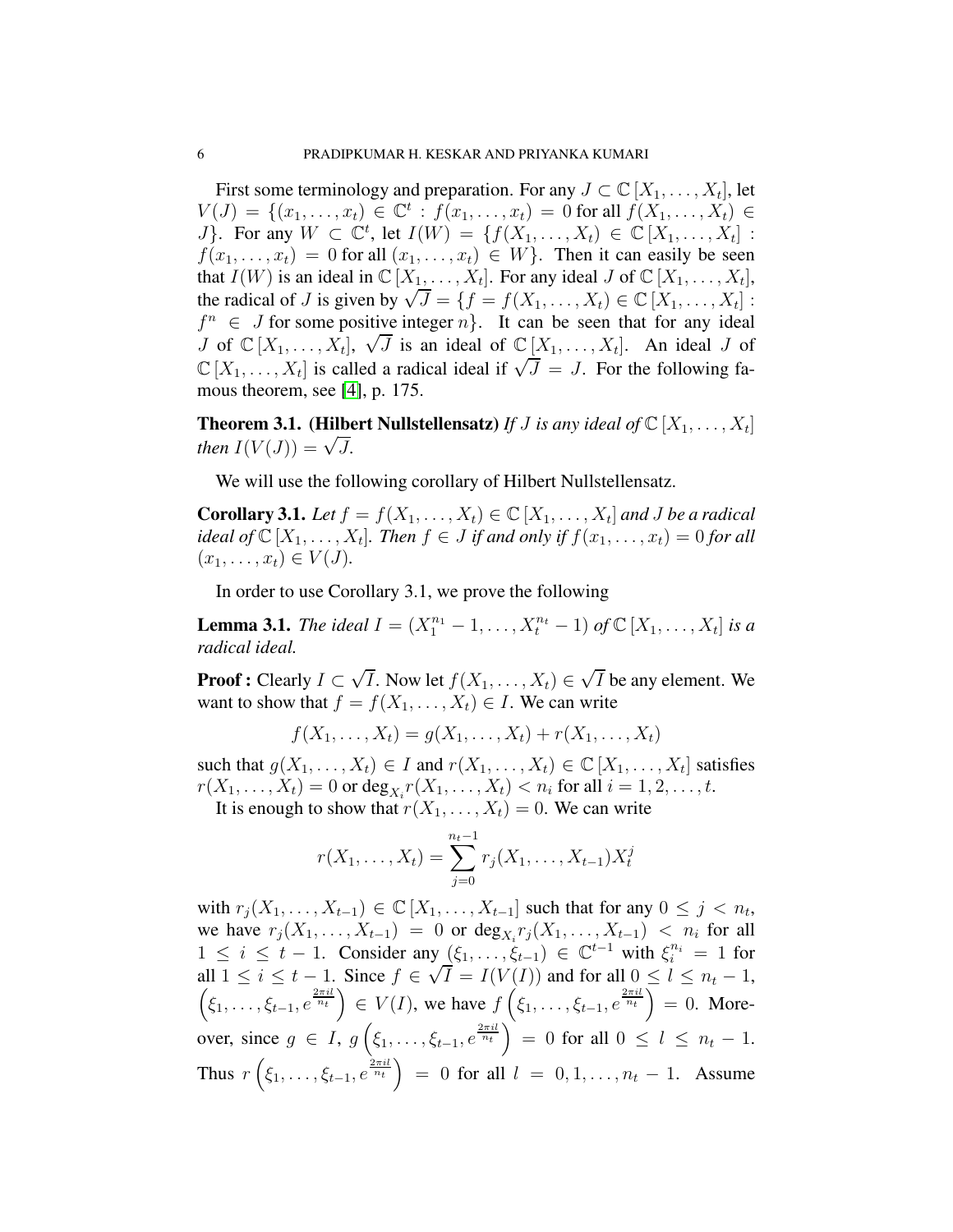$r(\xi_1, ..., \xi_{t-1}, X_t) \neq 0$ . Since  $\deg_{X_t} r(\xi_1, ..., \xi_{t-1}, X_t) < n_t$  and it has  $n_t$  distinct roots, we get a contradiction. Hence  $r(\xi_1, \ldots, \xi_{t-1}, X_t) = 0$ and therefore for any  $0 \leq j < n_t$ , we have  $r_j(\xi_1, \dots, \xi_{t-1}) = 0$  for any  $(\xi_1,\ldots,\xi_{t-1})\in\mathbb{C}^{t-1}$  with  $\xi_i^{n_i}=1$  for all  $i=1,2,\ldots,t-1$ . Iterating the argument with r replaced by  $r_i$  etc, we get that  $r = 0$ .

Now we are prepared to discuss the main result of this paper. Let  $\Delta$ denote the polynomial ring  $\mathbb{C}[X_1, \ldots, X_t] [\{A_{i_1 \cdots i_t} : (i_1, \ldots, i_t) \in S\}]$  in  $n_1 \cdots n_t$  independent variables  $A_{i_1 \cdots i_t} : (i_1, \ldots, i_t) \in S$  over  $\mathbb{C}[X_1, \ldots, X_t]$ and let  $U = \{(\xi_1, \ldots, \xi_t) \in \mathbb{C}^t : \xi_i^{n_i} = 1 \text{ for all } 1 \leq i \leq t\}$ . To simplify the notation, let  $A = (A_{i_1 \cdots i_t} : (i_1, \ldots, i_t) \in S), X = (X_1, \ldots, X_t)$ . Also if  $\alpha_{i_1\cdots i_t} \in \mathbb{C}$  for all  $(i_1, \ldots, i_t) \in S$ , we let  $\alpha = (\alpha_{i_1\cdots i_t} : (i_1, \ldots, i_t) \in S) \in$  $\mathbb{C}^{n_1 \cdots n_t}$ . Then we have the following

**Theorem 3.2.** *Let*  $\Psi = \Psi(X, A) \in \Delta$  *be defined by* 

$$
\Psi = \left(\sum_{(i_1,\dots,i_t)\in S} A_{i_1\cdots i_t} X_1^{i_1} \cdots X_t^{i_t} \right) \left(\sum_{(i_1,\dots,i_t)\in S} A_{i_1\cdots i_t} X_1^{n_1-i_1} \cdots X_t^{n_t-i_t} \right) - \lambda \left(\sum_{(i_1,\dots,i_t)\in S} X_1^{i_1} \cdots X_t^{i_t} \right) - (k-\lambda)
$$

*Then we have the following :*

- (1) *For*  $\alpha = (\alpha_{i_1 \cdots i_t} : (i_1, \ldots, i_t) \in S) \in \mathbb{C}^{n_1 \cdots n_t}$ ,  $\alpha$  *is a point representation of a subset of G if and only if* α *satisfies the system*  $P_{i_1\cdots i_t}(A) = 0, (i_1, \ldots, i_t) \in S$  of polynomial equations where for  $(i_1, \ldots, i_t) \in S, P_{i_1 \cdots i_t}(A) = A_{i_1 \cdots i_t}^2 - A_{i_1 \cdots i_t}.$
- (2) *For*  $\alpha = (\alpha_{i_1 \cdots i_t} : (i_1, \ldots, i_t) \in S) \in \mathbb{C}^{n_1 \cdots n_t}$ ,  $\alpha$  *is a point representation of a*  $(v, k, \lambda)$  *difference set in G if and only if*  $\alpha$  *satisfies the equations*  $P_{i_1\cdots i_t}(A) = 0$  *for all*  $(i_1,\ldots,i_t) \in S$ *, and*  $\Psi(\xi, A) = 0$ *for all*  $\xi = (\xi_1, \ldots, \xi_t) \in U$ .

**Proof** :Note that (1) follows, as for any  $\alpha = (\alpha_{i_1 \cdots i_t} : (i_1, \ldots, i_t) \in S) \in$  $\mathbb{C}^{n_1\cdots n_t}$ ,

$$
P_{i_1\cdots i_t}(\alpha) = 0 \text{ for all } (i_1,\ldots,i_t) \in S
$$
  
\n
$$
\Leftrightarrow \alpha_{i_1\cdots i_t} \in \{0,1\} \text{ for all } (i_1,\ldots,i_t) \in S
$$
  
\n
$$
\Leftrightarrow \alpha \text{ is a point representation of } \mathbf{D} \subset \mathbf{G} \text{ where}
$$
  
\n
$$
\mathbf{D} = \{(i_1 + n_1\mathbb{Z}, \ldots, i_t + n_t\mathbb{Z}) : (i_1,\ldots,i_t) \in S \text{ and } \alpha_{i_1\cdots i_t} = 1\}.
$$

To prove (2), first note that  $\kappa_D(X_1, \ldots, X_t) = \Psi(X, \alpha)$  where  $\alpha$  is the point representation of D  $\subset$  G. Thus, for any  $\alpha \in \mathbb{C}^{n_1 \cdots n_t}$ ,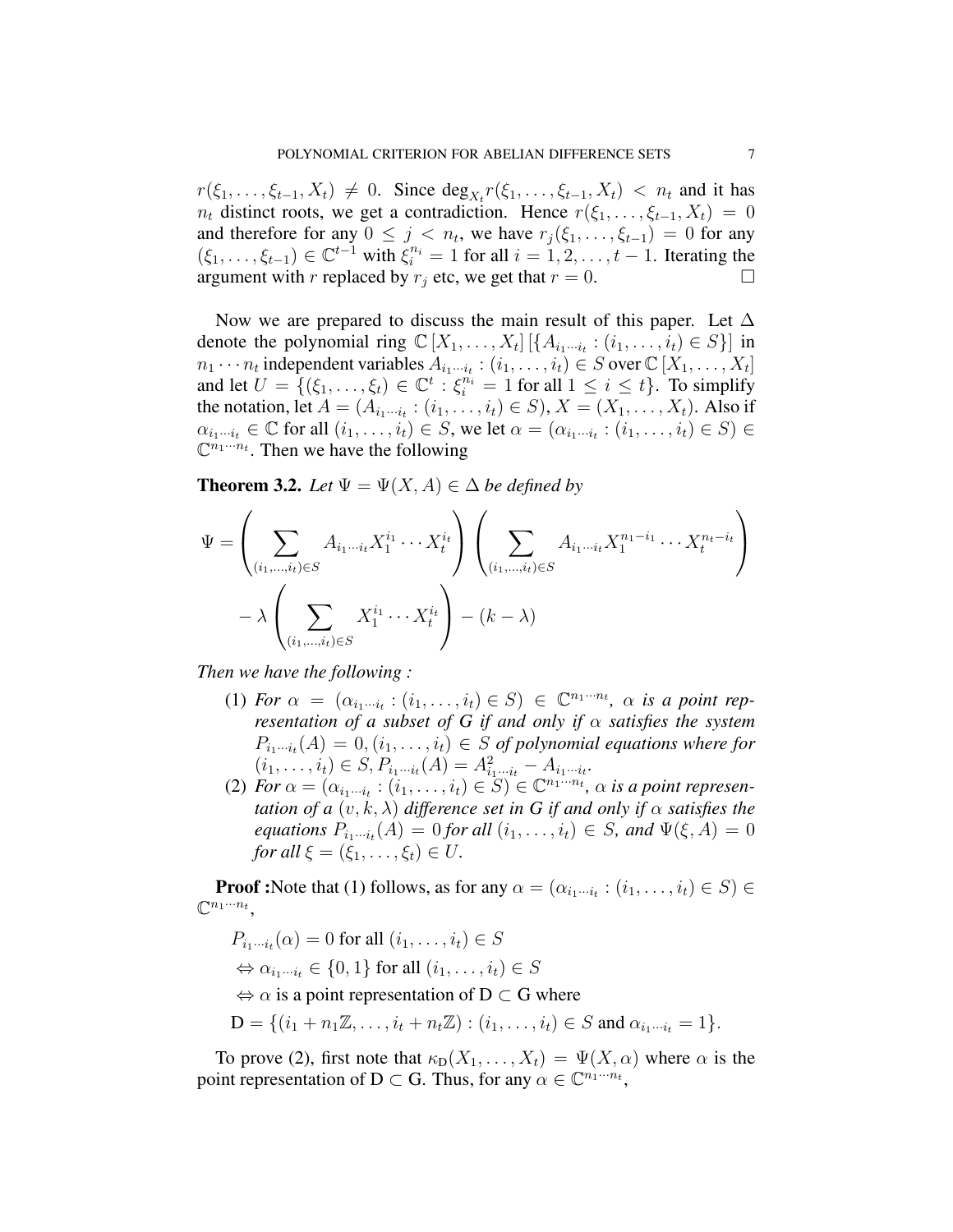$$
\alpha \text{ is a point representation of a } (v, k, \lambda) \text{ difference set D in G}
$$
\n
$$
\text{Theorem 2.2 } \alpha \text{ is a point representation of } D \subset G \text{ and}
$$
\n
$$
\kappa_D(X_1, \ldots, X_t) \in I
$$
\n
$$
\iff \alpha \text{ is a point representation of } D \subset G \text{ and}
$$
\n
$$
\Psi(X, \alpha) \in I
$$
\n
$$
\text{by Theorem 3.2 (1) } P_{i_1 \cdots i_t}(\alpha) = 0 \text{ for all } (i_1, \ldots, i_t) \in S \text{ and}
$$
\n
$$
\Psi(X, \alpha) \in I
$$
\n
$$
\text{Theorem 3.1, Lemma 3.1 } P_{i_1 \cdots i_t}(\alpha) = 0 \text{ for all } (i_1, \ldots, i_t) \in S \text{ and}
$$
\n
$$
\Psi(X, \alpha) \in I(V(I))
$$
\n
$$
\text{since } U = V(I) \quad P_{i_1 \cdots i_t}(\alpha) = 0 \text{ for all } (i_1, \ldots, i_t) \in S \text{ and}
$$
\n
$$
\Psi(\xi, \alpha) = 0 \text{ for all } \xi \in U.
$$

 $\Box$ 

Note : The ideas of this section are analogous to interpolation of polynomials, in the sense that every postulation of a zero of a polynomial puts a condition on the parameters occurring in its coefficients.

**Remark on C-algebra homomorphisms :** For any  $\xi = (\xi_1, \dots, \xi_t) \in U$ , let  $\theta_{(\xi_1,...,\xi_t)} : \mathbb{C}[\overline{X}_1,...,X_t] \to \mathbb{C}$  be a C-algebra homomorphism defined by  $\theta_{(\xi_1,...,\xi_t)}(f(X_1,...,X_t)) = f(\xi_1,...,\xi_t)$  and let  $\theta_{(\xi_1,...,\xi_t)}^{\Delta}$  :  $\Delta \to \Delta$ be the unique extension of  $\theta_{(\xi_1,...,\xi_t)}$  to a C-algebra homomorphism such that  $\theta_{(\xi_1,...,\xi_t)}^{\Delta}$   $(A_{i_1\cdots i_t}) = A_{i_1\cdots i_t}$  for all  $(i_1,...,i_t) \in S$ . That is, for any  $\Omega(X, A) \in \Delta$ ,

$$
\theta_{(\xi_1,\ldots,\xi_t)}^{\Delta}(\Omega(X,A)=\Omega(\xi,A).
$$

Moreover, for any  $\alpha \in \mathbb{C}^{n_1...n_t}$ , let  $\tau_{\alpha}: \Delta \to \mathbb{C}[X_1,...,X_t]$  be a ring homomorphism defined by  $\tau_{\alpha}(\Omega(X, A)) = \Omega(X, \alpha)$  for all  $\Omega(X, A) \in \Delta$ . Note that if  $\alpha$  is the point representation of D  $\subset$  G and  $\xi = (\xi_1, \ldots, \xi_t) \in U$ ,

$$
\kappa_{D}(X_{1},...,X_{t}) = \tau_{\alpha}(\Psi(X,A)),
$$

$$
\Psi(\xi,A) = \theta_{(\xi_{1},...,\xi_{t})}^{\Delta}(\Psi(X,A)),
$$

$$
\Psi(\xi,\alpha) = \theta_{(\xi_{1},...,\xi_{t})}(\tau_{\alpha}(\Psi(X,A))) = \theta_{(\xi_{1},...,\xi_{t})}(\kappa_{D}(X_{1},...,X_{t}))
$$

$$
\Psi(\xi,\alpha) = \tau_{\alpha}(\theta_{(\xi_{1},...,\xi_{t})}^{\Delta}(\Psi(X,A))) = \tau_{\alpha}(\Psi(\xi,A)).
$$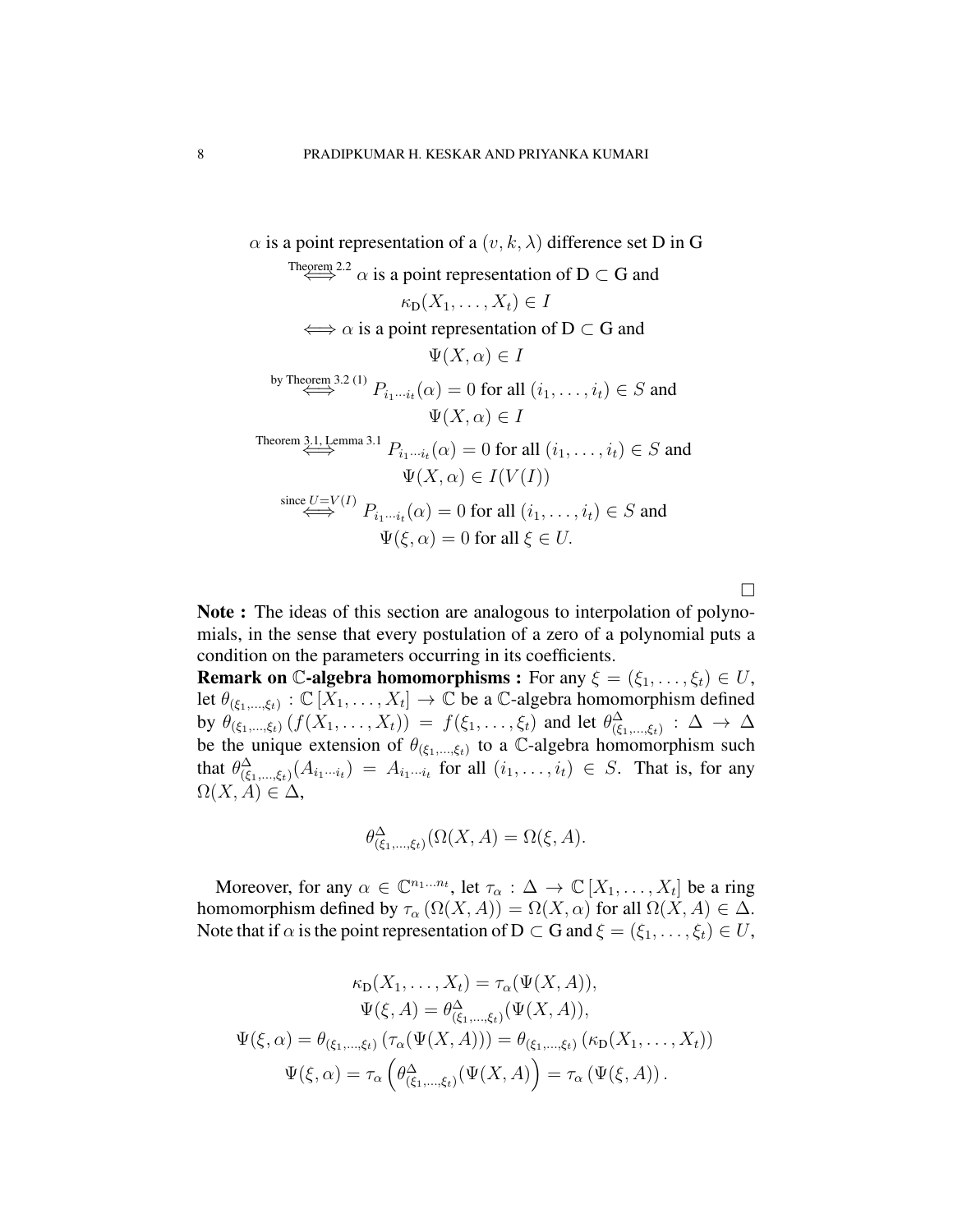Hence, in view of  $(2.1*)$ , it follows that if  $\alpha$  is the point representation of  $D \subset G$  and  $\xi = (\xi_1, \ldots, \xi_t) \in U$ , then

$$
\Psi(\xi,\alpha) = \theta_{(\xi_1,\dots,\xi_t)}(\tau_\alpha(\Psi(X,A))) \n= \theta_{(\xi_1,\dots,\xi_t)}(\rho_G(D)) \theta_{(\xi_1,\dots,\xi_t)}(\rho_G(D^{(-1)})) \n- \lambda \theta_{(\xi_1,\dots,\xi_t)}(\rho_G(G)) - (k - \lambda).
$$
\n(3.1\*)

Alternatively, as a consequence of the conclusions of Theorem 3.2, for a subset D of G, D is a  $(v, k, \lambda)$  difference set if and only if

$$
\rho_G(D)(\xi_1, ..., \xi_t)\rho_G(D^{-1})(\xi_1, ..., \xi_t) - \lambda \rho_G(G)(\xi_1, ..., \xi_t) - (k - \lambda) = 0
$$
  
for all  $(\xi_1, ..., \xi_t) \in U$ . (3.2\*)

Sharpening of Ryser Condition : A necessary condition for the existence of  $(v, k, \lambda)$  difference set is  $\lambda(v - 1) = k(k - 1)$ , as discovered by Ryser. Note that this condition is nothing but  $\theta_{(\xi_1,...,\xi_t)}^{\Delta}(\Psi)(\alpha) = 0$  for  $(\xi_1, \ldots, \xi_t) = (1, \ldots, 1)$ , where  $\alpha$  is the point representation of some set  $D \subset G$  of size k. The condition is clearly not sufficient. However, when an abelian group G of order  $v$  is given as a direct sum of cyclic groups, the necessary as well as sufficient condition for existence of a  $(v, k, \lambda)$  difference set in G is the consistency of the system of equations  $P_{i_1\cdots i_t}(A) =$ 0 for all  $(i_1, \ldots, i_t) \in S$  and  $\theta_{(\xi_1, \ldots, \xi_t)}^{\Delta}(\Psi)(A) = 0$  for all  $(\xi_1, \ldots, \xi_t) \in U$ in the variables  $A = (A_{i_1 \cdots i_t} : (i_1, \ldots, i_t) \in S)$ . In the parlance of Gröbner bases (see page 171 of [\[4\]](#page-16-2)), the condition be reformulated as

Gröbner Basis Version of Existence Problem : There exists a  $(v, k, \lambda)$  difference set in G if and only if the reduced Gröbner basis (in any monomial order) of the ideal generated by  $P_{i_1\cdots i_t}(A)$  for all  $(i_1,\ldots,i_t) \in S$  and  $\theta_{(\xi_1,\ldots,\xi_t)}^{\Delta}(\Psi)(A)$  for all  $(\bar{\xi}_1,\ldots,\xi_t) \in U$  in  $\mathbb{C}[\{A_{i_1\cdots i_t} : (i_1,\ldots,i_t) \in S\}]$  is not equal to  $\{1\}$ .

#### 4. GENERALIZATION OF THE CRITERIA

The criteria developed in Sections 2 and 3 can be generalized to generalized difference sets in finite abelian groups. Following [\[3\]](#page-16-7), we proceed to define a generalized difference set thus. For a finite group  $G_0$  of order v, let  $D_0$ ,  $M_0 \subset G_0$  be such that  $|D_0| = k > 1$ ,  $|M_0| > 0$ . For any  $g \in G_0$ , let  $\lambda_g = |\{(d_1, d_2) \in D_0 \times D_0 : g = d_1 d_2^{-1}\}|$ . If  $\lambda_1, \lambda_2$  are nonnegative integers,  $D_0$  is called a  $(v, |M_0|, k, \lambda_1, \lambda_2)$ -generalized difference set of  $G_0$ related to  $M_0$  if for any nonidentity element  $g \in G_0$ 

$$
\lambda_g = \begin{cases} \lambda_1, & \text{if } g \in M_0; \\ \lambda_2, & \text{if } g \notin M_0. \end{cases}
$$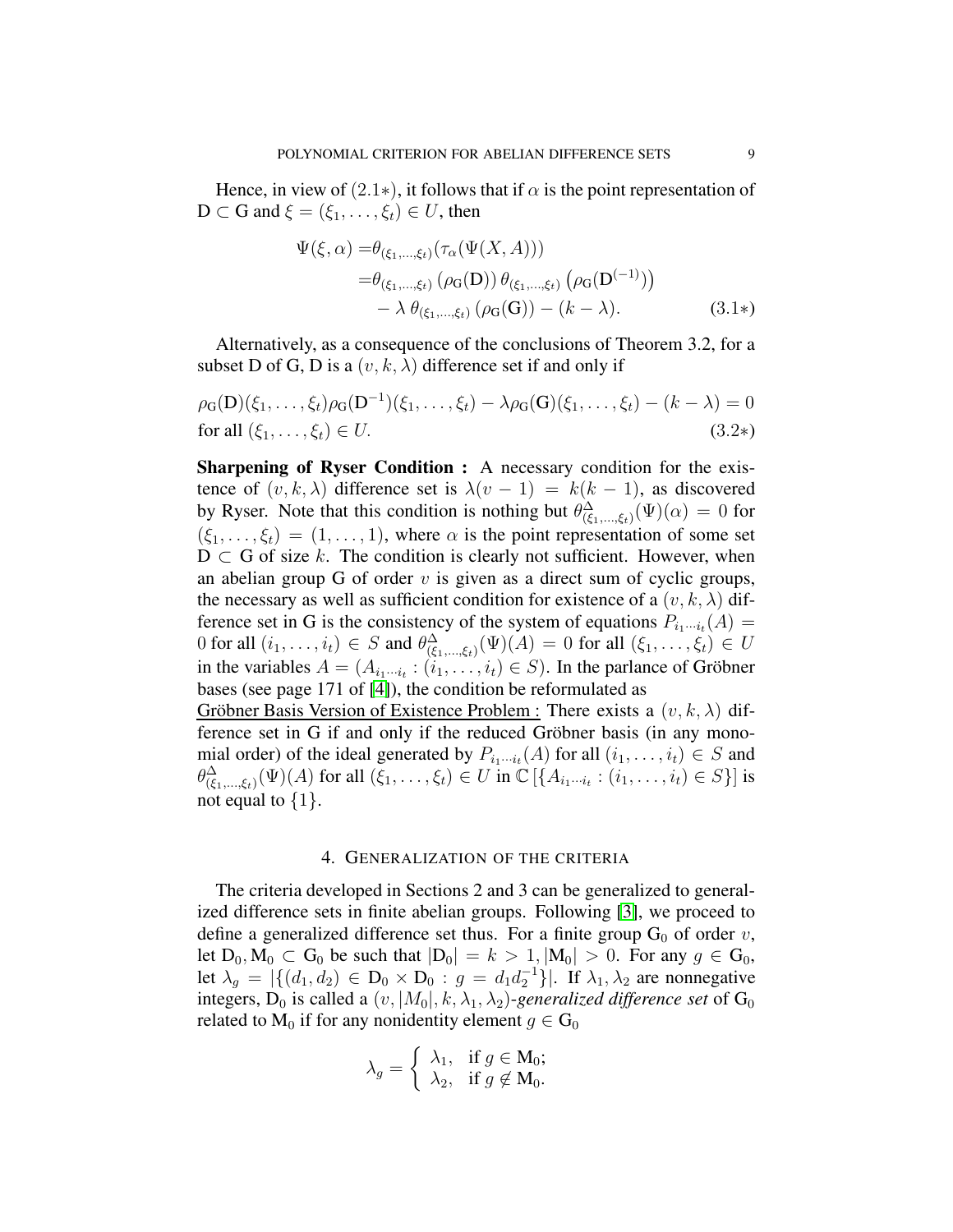This is a generalization of a difference set in the following sense. If  $M_0 =$  ${e}$  for the identity element e of G<sub>0</sub> and  $\lambda_1 = 0$  then any  $(v, |M_0|, k, \lambda_1, \lambda_2)$ generalized difference set of G<sub>0</sub> related to M<sub>0</sub> is exactly a  $(v, k, \lambda_2)$  difference set of  $G_0$ . Other special cases of generalized difference set give several important variations of a difference set in  $G_0$ . For instance, if  $M_0$  is a subgroup of G<sub>0</sub> and  $\lambda_1 = 0$ , then D<sub>0</sub> is called a  $(v, |M_0|, k, \lambda_2)$  *relative difference set* of G<sub>0</sub> with relative to M<sub>0</sub>. We say D<sub>0</sub> is a  $(v, k, \lambda_1, \lambda_2)$  partial difference set in  $G_0$  if  $M_0 = D_0$ . Generalized difference sets are helpful in computation of autocorrelation of certain arrays, see [\[3\]](#page-16-7). Partial difference sets have connections with strongly regular graphs, see [\[8\]](#page-16-8). With this in mind, we state the polynomial criterion for the generalized difference sets as a consequence of the group ring criterion ([\[3\]](#page-16-7), Theorem 2), the proof is analogous to Theorem 3.2.

**Theorem 4.1.** *Let*  $M \subset G$  *and let*  $\Psi^* = \Psi^*(X, A) \in \Delta$  *be defined by* 

$$
\Psi^* = \begin{cases}\n\left(\sum_{(i_1,\ldots,i_t)\in S} A_{i_1\cdots i_t} X_1^{i_1} \cdots X_t^{i_t}\right) \left(\sum_{(i_1,\ldots,i_t)\in S} A_{i_1\cdots i_t} X_1^{n_1-i_1} \cdots X_t^{n_t-i_t}\right) \\
-\lambda_1 \left(\sum_{(i_1,\ldots,i_t)\in M^*} X_1^{i_1} \cdots X_t^{i_t}\right) \left(\sum_{(i_1,\ldots,i_t)\in S\setminus M^*} X_1^{i_1}\cdots X_t^{i_t}\right) - (k-\lambda_1), & \text{if } e \in M; \\
\left(\sum_{(i_1,\ldots,i_t)\in S} A_{i_1\cdots i_t} X_1^{i_1} \cdots X_t^{i_t}\right) \left(\sum_{(i_1,\ldots,i_t)\in S} A_{i_1\cdots i_t} X_1^{n_1-i_1} \cdots X_t^{n_t-i_t}\right) \\
-\lambda_1 \left(\sum_{(i_1,\ldots,i_t)\in M^*} X_1^{i_1} \cdots X_t^{i_t}\right) \left(\sum_{(i_1,\ldots,i_t)\in S\setminus M^*} A_{i_1\cdots i_t} X_1^{i_1-i_1} \cdots X_t^{n_t-i_t}\right) \\
-\lambda_2 \left(\sum_{(i_1,\ldots,i_t)\in S\setminus M^*} X_1^{i_1} \cdots X_t^{i_t}\right) - (k-\lambda_2), & \text{if } e \notin M.\n\end{cases}
$$

## *Then we have the following :*

*For*  $\alpha = (\alpha_{i_1 \dots i_t} : (i_1, \dots, i_t) \in S) \in \mathbb{C}^{n_1 \cdot \dots \cdot n_t}$ ,  $\alpha$  *is a point representation of a*  $(v, |M|, k, \lambda_1, \lambda_2)$  *generalized difference set in G related to M if and only if*  $P_{i_1\cdots i_t}(\alpha) = 0$  *for all*  $(i_1, \ldots, i_t) \in S$  *and*  $\Psi^*(\xi, \alpha) = 0$  *for all*  $\xi = (\xi_1, \ldots, \xi_t) \in U$ .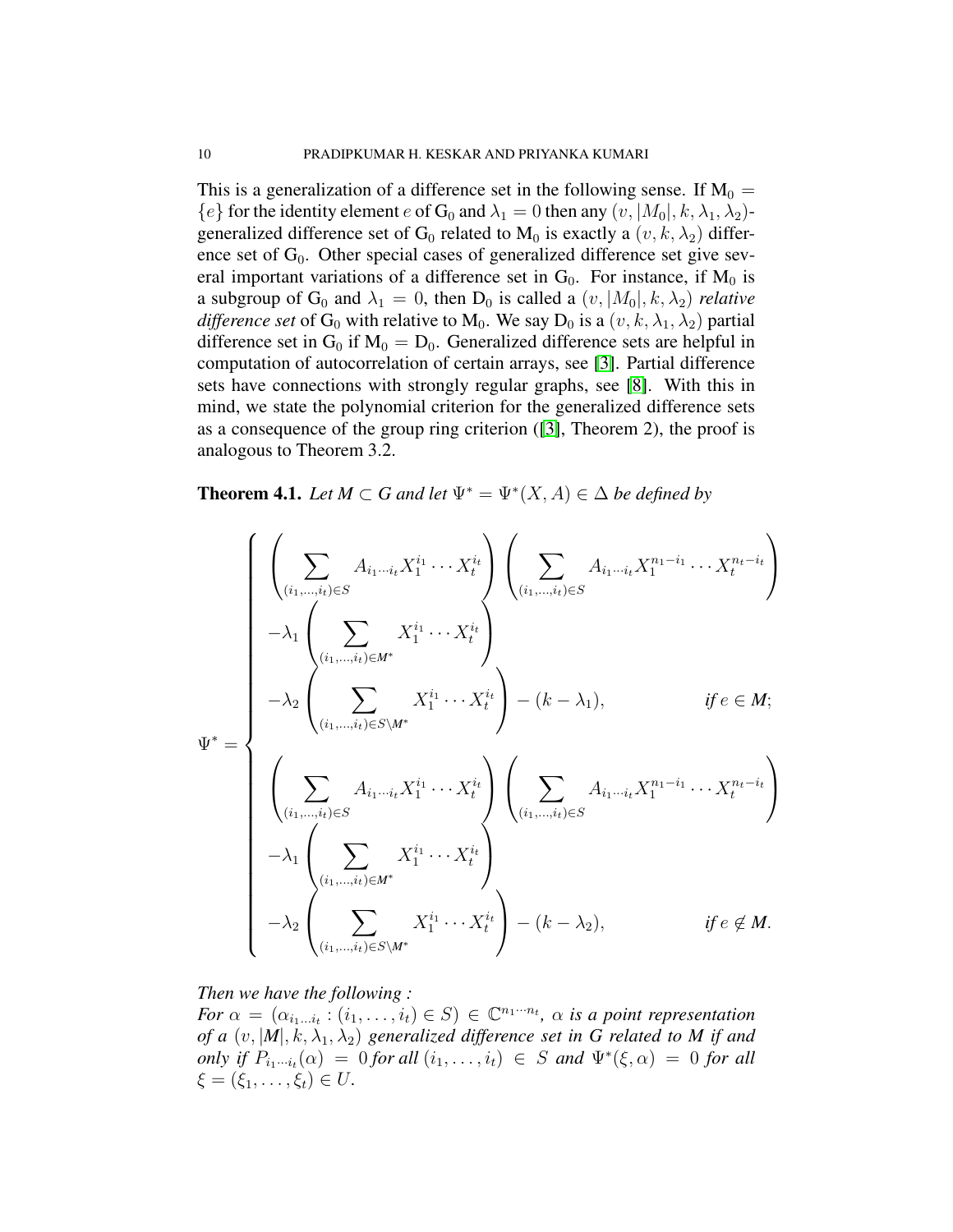# 5. ILLUSTRATIONS OF THE CRITERIA

In this section, we illustrate the use of the criteria developed in sections 2 and 3. The purpose of the illustrations is just to show how the ideas developed in previous sections can potentially be used. As the outcomes of these illustrations are well known or can be proved by other means, some of the arguments, which are repetitive in nature, are left to the reader.

**Illustration 1 :** Let  $G = \left(\frac{Z}{47}\right)$  $\left(\frac{\mathbb{Z}}{4\mathbb{Z}}\right) \times \left(\frac{\mathbb{Z}}{4\mathbb{Z}}\right)$  $\left(\frac{\mathbb{Z}}{4\mathbb{Z}}\right)$ . We verify that the subset D =  $\{(0, 1), (0, 2), (0, 3), (1, 0), (2, 0), (3, 0)\}$  of G is a  $(16, 6, 2)$  difference set in G.

Method 1 : Ideal Membership Problem

By Theorem 2.2, we need to see that  $\kappa_D(X_1, X_2) \in I = (X_1^4 - 1, X_2^4 - 1)$ . This can be done by verifying that the remainder of  $\kappa_D(X_1, X_2)$  mod I is 0. The following Macaulay 2 code does this.

```
R= CC[x 1, x 2, MonomialOrder= > Lex]I=ideal(x_1^4-1, x_2^4-1)
G=(x_1<sup>^</sup>3+x_1<sup>^</sup>2+x_1+1) * (x_2<sup>^</sup>3+x_2<sup>^</sup>2+x_2+1)
D=x_1ˆ3+x_1ˆ2+x_1+x_2ˆ3+x_2ˆ2+x_2
D1 = (x_1^3 * x_2^2 * 4 + x_1^2 * x_2^2 * 4 + x_1^3 * x_2^2 * 4 + x_1^3 * x_2^3)+x 14*x 2^2+x 1^4*x 2)
v=16
k=6lambda=2
D*D1-(k-lambda)-lambda*G
oo%I
Method 2 (Polynomial Criterion) :
  The point representation \alpha = (\alpha_{ij} : (i, j) \in S) of D is given by
          \alpha_{01} = \alpha_{02} = \alpha_{03} = \alpha_{10} = \alpha_{20} = \alpha_{30} = 1
```
 $\alpha_{ij} = 0$  elsewhere.

As  $\alpha_{ij} \in \{0, 1\}, P_{ij}(\alpha) = 0, (i, j) \in S$ .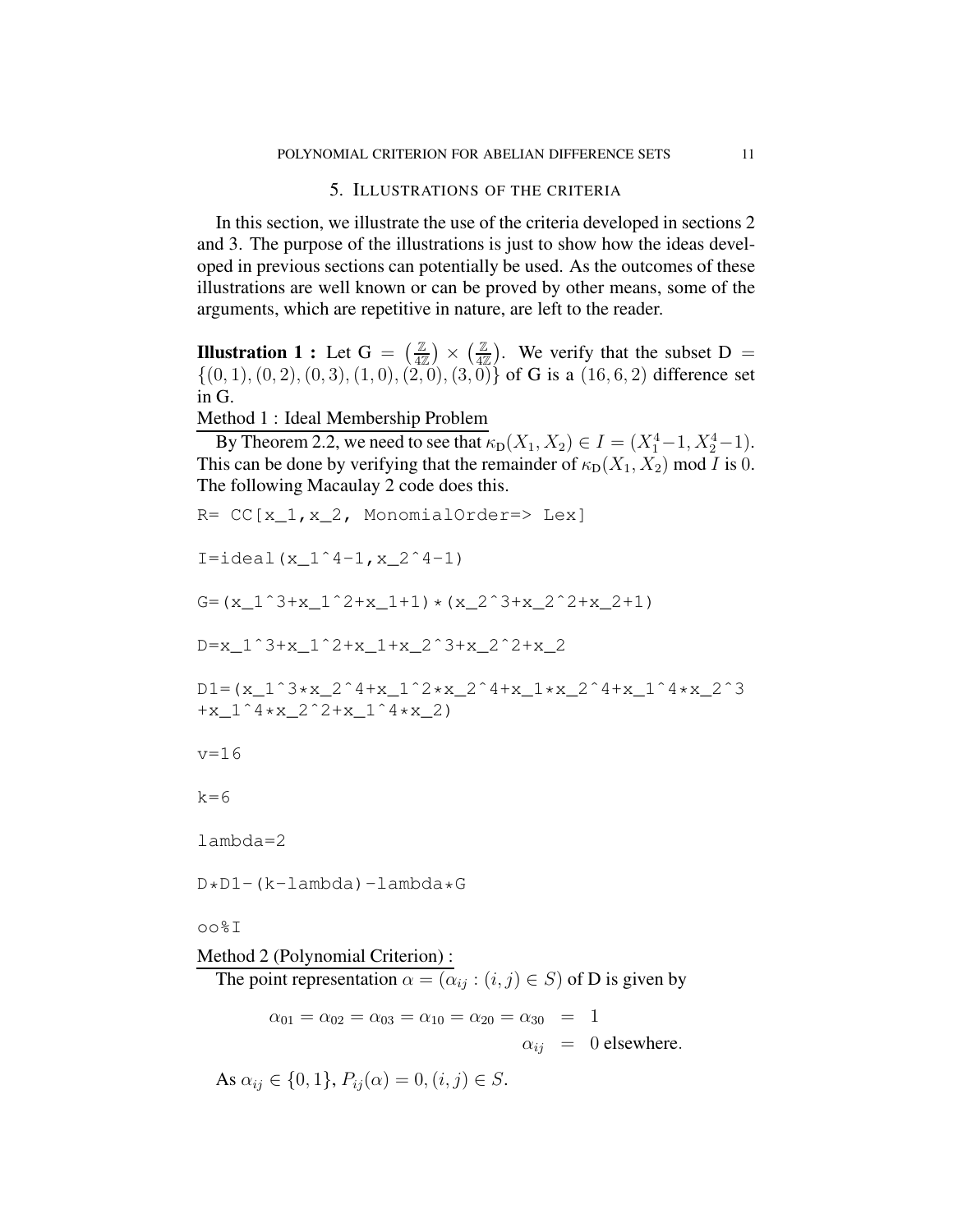Next, we verify that  $\theta_{(\xi_1,\xi_2)}^{\Delta}(\Psi)(\alpha) = 0$  for all  $(\xi_1,\xi_2) \in U$ , where  $U =$  $\{\pm 1, \pm i\}^2$ .

For sake of brevity, we verify one of the equations of Theorem 3.2 when  $(\xi_1, \xi_2) = (i, -i) \in U$ . The equations corresponding to the remaining 15 elements of U can be verified to establish that D is a  $(16, 6, 2)$  difference set in G.

Note that  $\theta_{(\xi_1,\xi_2)}^{\Delta}(\Psi)(\alpha) = \Psi(i,-i,\alpha)$ . Also

$$
\Psi(u, v, \alpha) = (u^0v^1 + u^0v^2 + u^0v^3 + u^1v^0 + u^2v^0 + u^3v^0)
$$
  
 
$$
\times (u^4v^3 + u^4v^2 + u^4v^1 + u^3v^4 + u^2v^4 + u^1v^4)
$$
  
- 
$$
2\left(\sum_{0 \le i \le 3, 0 \le j \le 3} u^iv^j\right) - (6 - 2).
$$

In particular, when  $(u, v) = (i, -i)$ , since

$$
\sum_{0 \le r \le 3, 0 \le s \le 3} i^r (-i)^s = \left(\sum_{r=0}^3 i^r\right) \left(\sum_{s=0}^3 (-i)^s\right) = (0)(0),
$$

we get

$$
\Psi(i, -i, \alpha) = (-i - 1 + i + i - 1 - i)(i - 1 - i + i - 1 - i)
$$
  
- 2(0) - (6 - 2)  
=0.

The reader may also verify directly by definition that D is a  $(16, 6, 2)$  difference set in G.

 $\frac{Z}{47}$ **Illustration 2 :** Let  $D = \{(0, 1), (0, 2), (0, 3), (1, 0), (2, 0), (1, 1)\} \subset G$  $\left(\frac{\mathbb{Z}}{4\mathbb{Z}}\right)\times\left(\frac{\mathbb{Z}}{4\mathbb{Z}}\right)$  $\frac{\mathbb{Z}}{4\mathbb{Z}}$ ). We can show that D is not a  $(16, 6, 2)$  difference set in G just by verifying that  $\Psi(1, -1, \alpha) = -4 \neq 0$  for the point representation  $\alpha$  of D.

Illustration 3 (An application to bent functions) This illustration provides the glimpse of the use of Theorem 3.2 to prove some results about bent functions. Let  $t = 2m$  for a positive integer m and  $\beta : (\mathbb{Z}/2\mathbb{Z})^t \to (\mathbb{Z}/2\mathbb{Z})$ be a Boolean function defined by  $\beta(x_1, \ldots, x_m, y_1, \ldots, y_m) = \sum_{i=1}^m x_i y_i$ where  $x_i, y_i \in (\mathbb{Z}/2\mathbb{Z})$  are any elements for any  $i = 1, \ldots, m$ . We illustrate the proof, using Theorem 3.2, that  $\beta$  is a bent function with  $|D| = 2^{(t-1)} 2^{(t-2)/2}$  where D = support of  $\beta$ .

The proof can be given by induction on m. The cases  $m = 1, 2, 3$  can be verified easily. For the inductive step, let  $m > 4$ . Then we can write  $m = m_1 + m_2$  with  $\min(m_1, m_2) \ge 2$ . For any  $i \in \{1, 2\}$ , let  $t_i = 2m_i$ ,  $G_i = (\mathbb{Z}/2\mathbb{Z})^{t_i}$  and let  $\beta_i : G_i \to (\mathbb{Z}/2\mathbb{Z})$  be defined by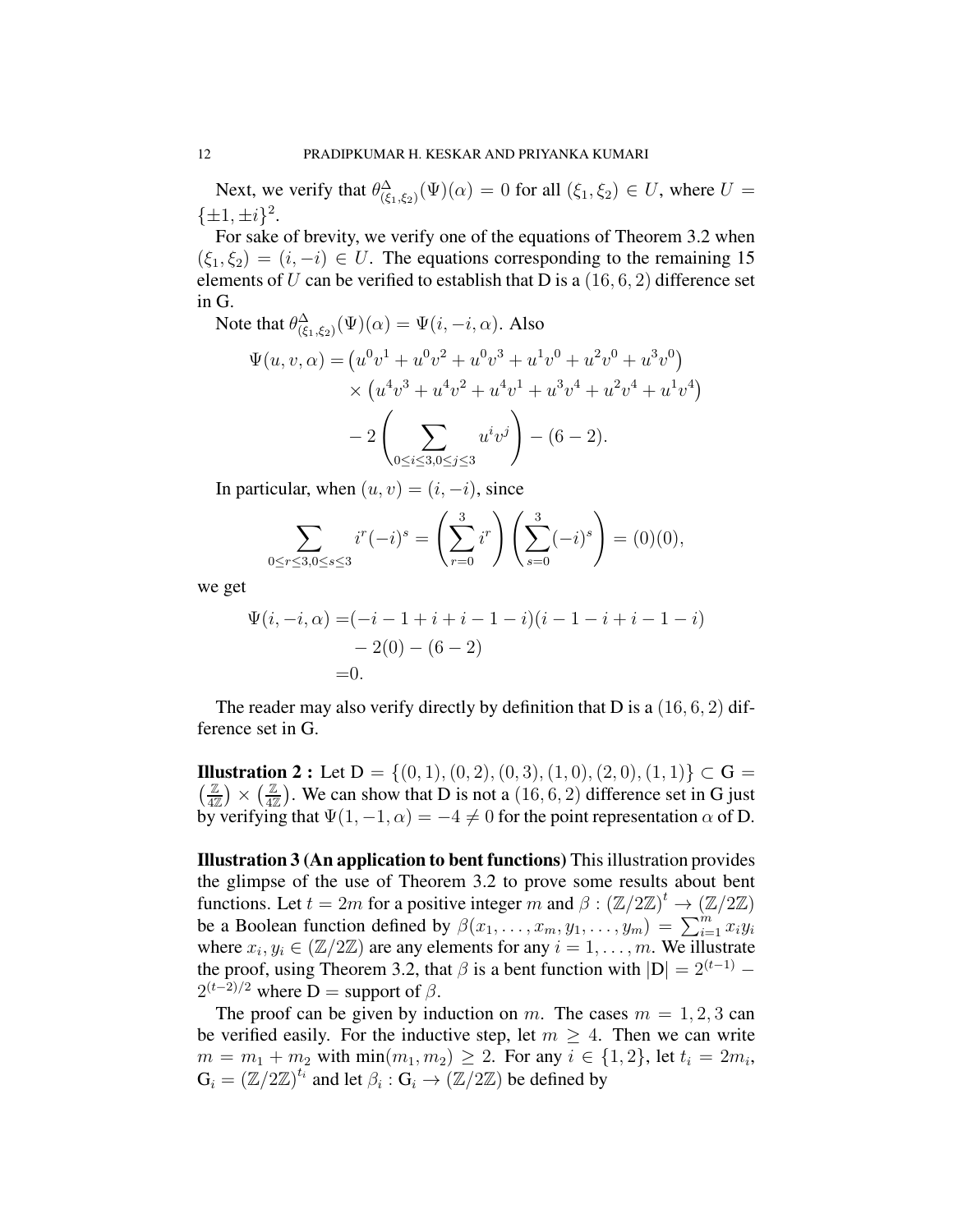$\beta_1(g_1) = \sum_{i=1}^{m_1} x_i y_i$  for any  $g_1 \in G_1$ , where  $g_1 = (x_1, \ldots, x_{m_1}, y_1, \ldots, y_{m_1});$  $x_i, y_j \in (\mathbb{Z}/2\mathbb{Z})$  for all  $1 \leq i, j \leq m_1$  and  $\beta_2(g_2) = \sum_{i=1}^{m_2} x_{m_1+i} y_{m_1+i}$  for any  $g_2 = (x_{m_1+1}, \ldots, x_m, y_{m_1+1}, \ldots, y_m); x_i, y_j \in (\overline{\mathbb{Z}/2\mathbb{Z}})$  for all  $m_1 +$  $1 \leq i, j \leq m$ . By induction hypothesis,  $\beta_1, \beta_2$  are bent functions with  $|\mathbf{D}_i| = 2^{(t_i-1)} - 2^{(t_i-2)/2}$  where  $\mathbf{D}_i$  = support of  $\beta_i$ .

Let  $G = G_1 \times G_2$ . Identifying  $g = (g_1, g_2) \in G$  with  $(x_1, \ldots, x_m, y_1, \ldots, y_m) \in G$  $(\mathbb{Z}/2\mathbb{Z})^t$ , G gets identified with  $(\mathbb{Z}/2\mathbb{Z})^t$ . Then  $\beta(g_1, g_2) = \beta_1(g_1) + \beta_2(g_2)$ for any  $g_1 \in \mathbb{G}_1$ ,  $g_2 \in \mathbb{G}_2$ . We need to show that  $\beta$  is a bent function with domain G and  $|D| = 2^{(t-1)} - 2^{(t-2)/2}$  for D = support of  $\beta$ .

We start the proof with

Observations :

(1) Let  $H_i \subset G_i = (\mathbb{Z}/2\mathbb{Z})^{r_i}$  for  $i \in \{1,2\}$  and let  $H = H_1 \times H_2 \subset$  $G_1 \times G_2$ . Then

 $\rho_{(G_1 \times G_2)}(H_1 \times H_2) = (\rho_{G_1}(H_1))(\rho_{G_2}(H_2))$ .

- (2) Let  $\xi \in \mathbb{C}$  be a primitive  $n^{\text{th}}$  root of unity. Then  $\sum_{i=0}^{n-1} \xi^i = 0$ .
- (3) By Observations (1) and (2), if  $(\xi_1, ..., \xi_t) \in \{-1, 1\}^t \setminus \{(1, ..., 1)\},$ then  $\theta_{(\xi_1, ..., \xi_t)} (\rho_G(G)) = \sum_{(i_1, ..., i_t) \in S} \xi_1^{i_1} \cdots \xi_t^{i_t} = 0.$

Now  $D_i$  is a  $(2^{t_i}, 2^{(t_i-1)} - 2^{(t_i-2)/2}, 2^{(t_i-2)} - 2^{(t_i-2)/2})$  difference set for  $i \in$  $\{1, 2\}$ . In order to show that  $\beta$  is a bent function, it is enough to show that D satisfies the conditions in Theorem 3.2 (b). Let  $\alpha$  be the point representation of D. Then by Theorem 3.2 (a),  $P_{i_1...i_t}(\alpha) = 0$  for all  $(i_1,...,i_t) \in S$ . Using (3.1∗), we will show that  $\Psi(\xi, \alpha) = 0$  for all  $\xi = (\xi_1, \dots, \xi_t) \in U$ . Now  $D = (D_1 \times \overline{D_2}) \cup (\overline{D_1} \times D_2)$ , where  $\overline{D_i}$  is the complement of  $D_i$  in  $(\mathbb{Z}/2\mathbb{Z})^{t_i}$ for all  $i \in \{1, 2\}$ , and the union is disjoint. Hence by Observation (1)

$$
\theta_{(\xi_1, ..., \xi_t)} (\rho_G(D)) = (\theta_{(\xi_1, ..., \xi_{t_1})} (\rho_{G_1}(D_1)))(\theta_{(\xi_{(t_1+1)}, ..., \xi_{(t_1+t_2)})} (\rho_{G_2}(D_2))) + (\theta_{(\xi_1, ..., \xi_{t_1})} (\rho_{G_1}(D_1)))(\theta_{(\xi_{(t_1+1)}, ..., \xi_{(t_1+t_2)})} (\rho_{G_2}(D_2))).
$$

Therefore

$$
\begin{split}\n&\left(\theta_{(\xi_{1},\ldots,\xi_{t})}\left(\rho_{G}(D)\right)\right)^{2} \\
&= \left(\theta_{(\xi_{1},\ldots,\xi_{t_{1}})}\left(\rho_{G_{1}}(D_{1})\right)\right)^{2}\left(\theta_{(\xi_{(t_{1}+1)},\ldots,\xi_{(t_{1}+t_{2})})}\left(\rho_{G_{2}}(D_{2})\right)\right)^{2} \\
&+ \left(\theta_{(\xi_{1},\ldots,\xi_{t_{1}})}\left(\rho_{G_{1}}(D_{1})\right)\right)^{2}\left(\theta_{(\xi_{(t_{1}+1)},\ldots,\xi_{(t_{1}+t_{2})})}\left(\rho_{G_{2}}(D_{2})\right)\right)^{2} \\
&+ 2\left(\theta_{(\xi_{1},\ldots,\xi_{t_{1}})}\left(\rho_{G_{1}}(D_{1})\right)\right)\left(\theta_{(\xi_{(t_{1}+1)},\ldots,\xi_{(t_{1}+t_{2})})}\left(\rho_{G_{2}}(D_{2})\right)\right) \\
&\left(\theta_{(\xi_{1},\ldots,\xi_{t_{1}})}\left(\rho_{G_{1}}(D_{1})\right)\right)\left(\theta_{(\xi_{(t_{1}+1)},\ldots,\xi_{(t_{1}+t_{2})})}\left(\rho_{G_{2}}(D_{2})\right)\right)\n\end{split} \tag{5.1}
$$

We make three cases.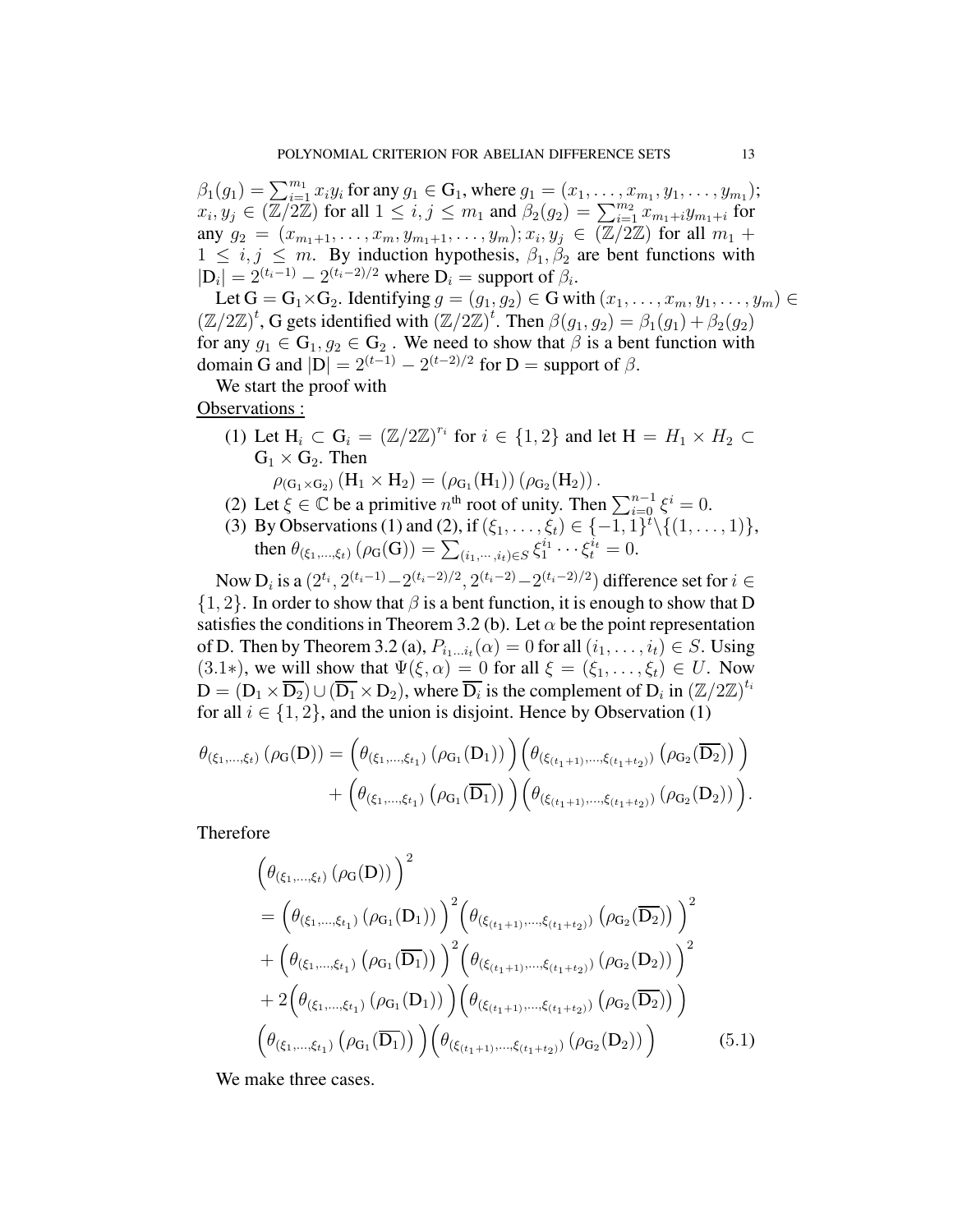Case (i) :

$$
(\xi_1,\ldots,\xi_{t_1})\in\{-1,1\}^{t_1}\setminus\{(1,\ldots,1)\}\text{ and }
$$
  

$$
(\xi_{(t_1+1)},\ldots,\xi_{(t_1+t_2)})\in\{-1,1\}^{t_2}\setminus\{(1,\ldots,1)\}.
$$

In view of Observation (3),  $\theta_{(\xi_1,...,\xi_{t_1})}(\rho_{G_1}(D_1)) = -\theta_{(\xi_1,...,\xi_{t_1})}(\rho_{G_1}(D_1))$  and  $\theta_{(\xi_{(t_1+1)},\ldots,\xi_{(t_1+t_2)})}(\rho_{G_2}(D_2)) = -\theta_{(\xi_{(t_1+1)},\ldots,\xi_{(t_1+t_2)})}(\rho_{G_2}(D_2)).$  Since  $n_i =$ 2 for all  $i = 1, \ldots, t_1$  in the equalities of Theorem 3.2, it follows that  $\theta_{(\xi_1,...,\xi_{t_1})}(\rho_{\mathrm{G}_1}(\mathrm{D}_1^{(-1)}))$  $\theta_{(\xi_1,...,\xi_{t_1})}(\rho_{G_1}(D_1)).$ 

Similarly  $\theta_{(\xi_{(t_1+1)},\ldots,\xi_{(t_1+t_2)})}(\rho_{\mathbf{G}_2}(\mathbf{D}_2^{(-1)})$  $\mathcal{L}_{2}^{(-1)})) = \theta_{(\xi_{(t_1+1)},...,\xi_{(t_1+t_2)})}(\rho_{\mathrm{G}_2}(\mathrm{D}_2))$  and  $\theta_{(\xi_1,\dots,\xi_t)}(\rho_G(D^{(-1)})) = \theta_{(\xi_1,\dots,\xi_t)}(\rho_G(D)).$  Since each  $D_i$  is a  $(2^{t_i}, 2^{(t_i-1)} 2^{(t_i-2)/2}$ ,  $2^{(t_i-2)} - 2^{(t_i-2)/2}$ ) difference set for  $i \in \{1,2\}$ , as a consequence of (3.1∗) and Observation (3)

$$
(\theta_{(\xi_1,\ldots,\xi_{t_1})}(\rho_{G_1}(D_1)))^2 = 2^{(t_1-1)} - 2^{(t_1-2)}
$$
 and  

$$
(\theta_{(\xi_{(t_1+1)},\ldots,\xi_{(t_1+t_2)})}(\rho_{G_2}(D_2)))^2 = 2^{(t_2-1)} - 2^{(t_2-2)}.
$$

Hence by  $(5.1)$ ,

$$
\left(\theta_{(\xi_1,\ldots,\xi_t)}\left(\rho_G(D)\right)\right)^2 = 4\left(\theta_{(\xi_1,\ldots,\xi_{t_1})}\left(\rho_{G_1}(D_1)\right)\right)^2 \left(\theta_{(\xi_{(t_1+1)},\ldots,\xi_{(t_1+t_2)})}\left(\rho_{G_2}(D_2)\right)\right)^2
$$

$$
= 4\left(2^{(t_1-1)} - 2^{(t_1-2)}\right)\left(2^{(t_2-1)} - 2^{(t_2-2)}\right)
$$

$$
= \left(2^{(t-1)} - 2^{(t-2)}\right) = k - \lambda
$$

where  $k = 2^{t-1} - 2^{(t-2)/2}, \lambda = 2^{t-2} - 2^{(t-2)/2}$ . Since  $(\xi_1, \ldots, \xi_t) \in$  $\{-1,1\}^t \setminus \{(1,\ldots,1)\}, \theta_{(\xi_1,\ldots,\xi_t)}$   $(\rho_G(G)) = 0$ , and hence, by  $(3.1*)$ ,  $\Psi(\xi, \alpha) =$ 0 for the point representation  $\alpha$  of D.

Case (ii) :

$$
(\xi_1, \ldots, \xi_{t_1}) = (1, \ldots, 1) \in \mathbb{C}^{t_1} \text{ and}
$$
  

$$
(\xi_{(t_1+1)}, \ldots, \xi_{(t_1+t_2)}) \in \{-1, 1\}^{t_2} \setminus \{(1, \ldots, 1)\}.
$$

Then

$$
\theta_{(\xi_1,\ldots,\xi_{t_1})} (\rho_{G_1}(G_1)) = 2^{t_1};
$$
\n
$$
\theta_{(\xi_1,\ldots,\xi_{t_1})} (\rho_{G_1}(\overline{D_1})) = 2^{t_1} - \theta_{(\xi_1,\ldots,\xi_{t_1})} (\rho_{G_1}(D_1));
$$
\n
$$
\theta_{(\xi_{(t_1+1)},\ldots,\xi_{(t_1+t_2)})} (\rho_{G_2}(G_2)) = 0;
$$
\n
$$
\theta_{(\xi_{(t_1+1)},\ldots,\xi_{(t_1+t_2)})} (\rho_{G_2}(\overline{D_2})) = -\theta_{(\xi_{(t_1+1)},\ldots,\xi_{(t_1+t_2)})} (\rho_{G_2}(D_2)).
$$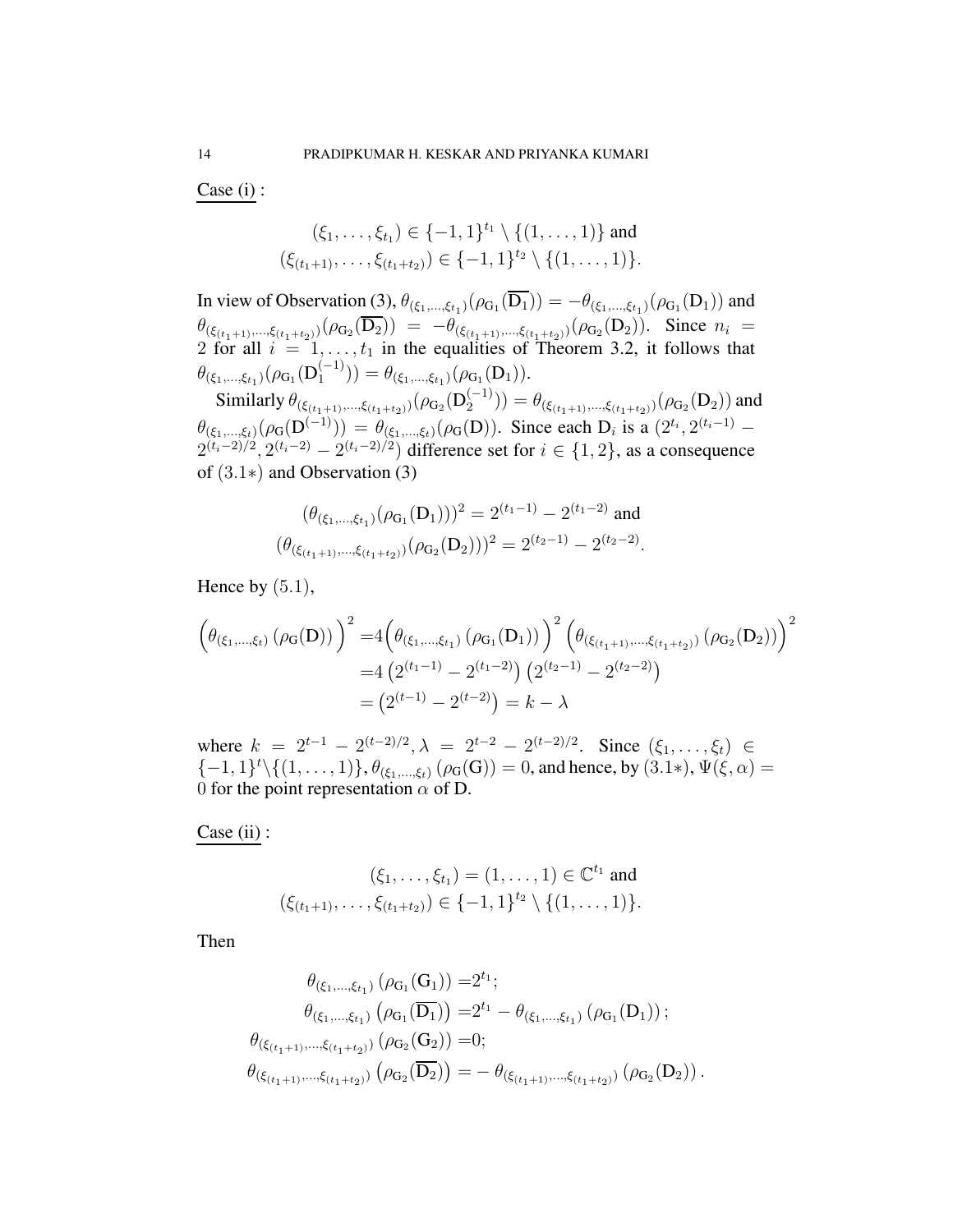Hence by  $(5.1)$ ,

$$
\begin{aligned}&\left(\theta_{(\xi_1,\ldots,\xi_t)}\left(\rho_G(D)\right)\right)^2\\&=\left\{\theta_{(\xi_1,\ldots,\xi_{t_1})}\left(\rho_{G_1}(D_1)\right)^2+\left(2^{t_1}-\theta_{(\xi_1,\ldots,\xi_{t_1})}\left(\rho_{G_1}(D_1)\right)\right)^2\\&-2\theta_{(\xi_1,\ldots,\xi_{t_1})}\left(\rho_{G_1}(D_1)\right)\left(2^{t_1}-\theta_{(\xi_1,\ldots,\xi_{t_1})}\left(\rho_{G_1}(D_1)\right)\right)\right\}\left(\theta_{(\xi_{(t_1+1)},\ldots,\xi_{(t_1+t_2)})}\left(\rho_{G_2}(D_2)\right)\right)^2.\end{aligned}
$$

By (3.1\*) and Observation (3),  $\theta_{(\xi_{(t_1+1)},\ldots,\xi_{(t_1+t_2)})} (\rho_{G_2}(D_2))^2 = 2^{t_2-1} - 2^{t_2-2}$ . Also  $\theta_{(\xi_1,...,\xi_{t_1})} (\rho_{G_1}(D_1)) = |D_1| = 2^{t_1-1} - 2^{(t_1-2)/2}$ . By substituting these in the above expression and then expanding, we get

$$
\begin{aligned} &\left(\theta_{(\xi_1,\ldots,\xi_t)}\left(\rho_G(D)\right)\right)^2\\ &=\left(2^{t_2-1}-2^{t_2-2}\right)\left[4\left(2^{t_1-1}-2^{(t_1-2)/2}\right)^2+2^{2t_1}-4(2^{t_1})\left(2^{t_1-1}-2^{(t_1-2)/2}\right)\right] \\ &=\left(2^{t_2-1}-2^{t_2-2}\right)2^{t_1}=(k-\lambda)\end{aligned}
$$

where  $k = 2^{t-1} - 2^{(t-2)/2}$  and  $\lambda = 2^{t-2} - 2^{(t-2)/2}$ . Since  $(\xi_1, \dots, \xi_t) \neq$  $(1, \ldots, 1)$ , we see that  $\theta_{(\xi_1, \ldots, \xi_t)}(\rho_G(G)) = 0$  and hence by  $(3.1*)$ ,  $\Psi(\xi, \alpha) =$ 0 for the point representation  $\alpha$  of D.

Similar argument works when  $(\xi_1, \ldots, \xi_{t_1}) \in \{-1, 1\}^{t_2} \setminus \{(1, \ldots, 1)\}$ and  $(\xi_{(t_1+1)},\ldots,\xi_{(t_1+t_2)})=(1,\ldots,1)\in\mathbb{C}^{t_2}.$ 

Case (iii):

$$
(\xi_1, \ldots, \xi_{t_1}) = (1, \ldots, 1) \in \mathbb{C}^{t_1} \text{ and}
$$
  

$$
(\xi_{(t_1+1)}, \ldots, \xi_{(t_1+t_2)}) = (1, \ldots, 1) \in \mathbb{C}^{t_2}.
$$

Then we have

$$
\theta_{(\xi_1,\ldots,\xi_{t_1})} (\rho_{G_1}(D_1)) = |D_1| = 2^{t_1-1} - 2^{(t_1-2)/2};
$$
\n
$$
\theta_{(\xi_{(t_1+1)},\ldots,\xi_{(t_1+t_2)})} (\rho_{G_2}(D_2)) = |D_2| = 2^{t_2-1} - 2^{(t_2-2)/2};
$$
\n
$$
\theta_{(\xi_1,\ldots,\xi_{t_1})} (\rho_{G_1}(\overline{D_1})) = |\overline{D_1}| = 2^{t_1} - 2^{t_1-1} + 2^{(t_1-2)/2} = 2^{t_1-1} + 2^{(t_1-2)/2};
$$
\n
$$
\theta_{(\xi_{(t_1+1)},\ldots,\xi_{(t_1+t_2)})} (\rho_{G_2}(\overline{D_2})) = |\overline{D_2}| = 2^{t_2} - 2^{t_2-1} + 2^{(t_2-2)/2} = 2^{t_2-1} + 2^{(t_2-2)/2}.
$$

Substituting in (5.1), in view of (3.1\*), showing D is a  $(2^{t_1+t_2}, 2^{t_1+t_2-1} 2^{(t_1+t_2-2)/2}$ ,  $2^{t_1+t_2-2} - 2^{(t_1+t_2-2)/2}$  difference set reduces to proving the following equality :

If 
$$
t_1, t_2 \geq 4
$$
 are even integers then

$$
(2^{t_2-1}+2^{(t_2-2)/2})^2 (2^{t_1-1}-2^{(t_1-2)/2})^2 + (2^{t_1-1}+2^{(t_1-2)/2})^2 (2^{t_2-1}-2^{(t_2-2)/2})^2
$$
  
+ 2 (2<sup>2t\_1-2</sup> - 2<sup>t\_1-2</sup>) (2<sup>2t\_2-2</sup> - 2<sup>t\_2-2</sup>)  
= 2<sup>t\_1+t\_2</sup> (2<sup>t\_1+t\_2-2</sup> - 2<sup>(t\_1+t\_2-2)/2</sup>) + (2<sup>t\_1+t\_2-1</sup> - 2<sup>t\_1+t\_2-2</sup>).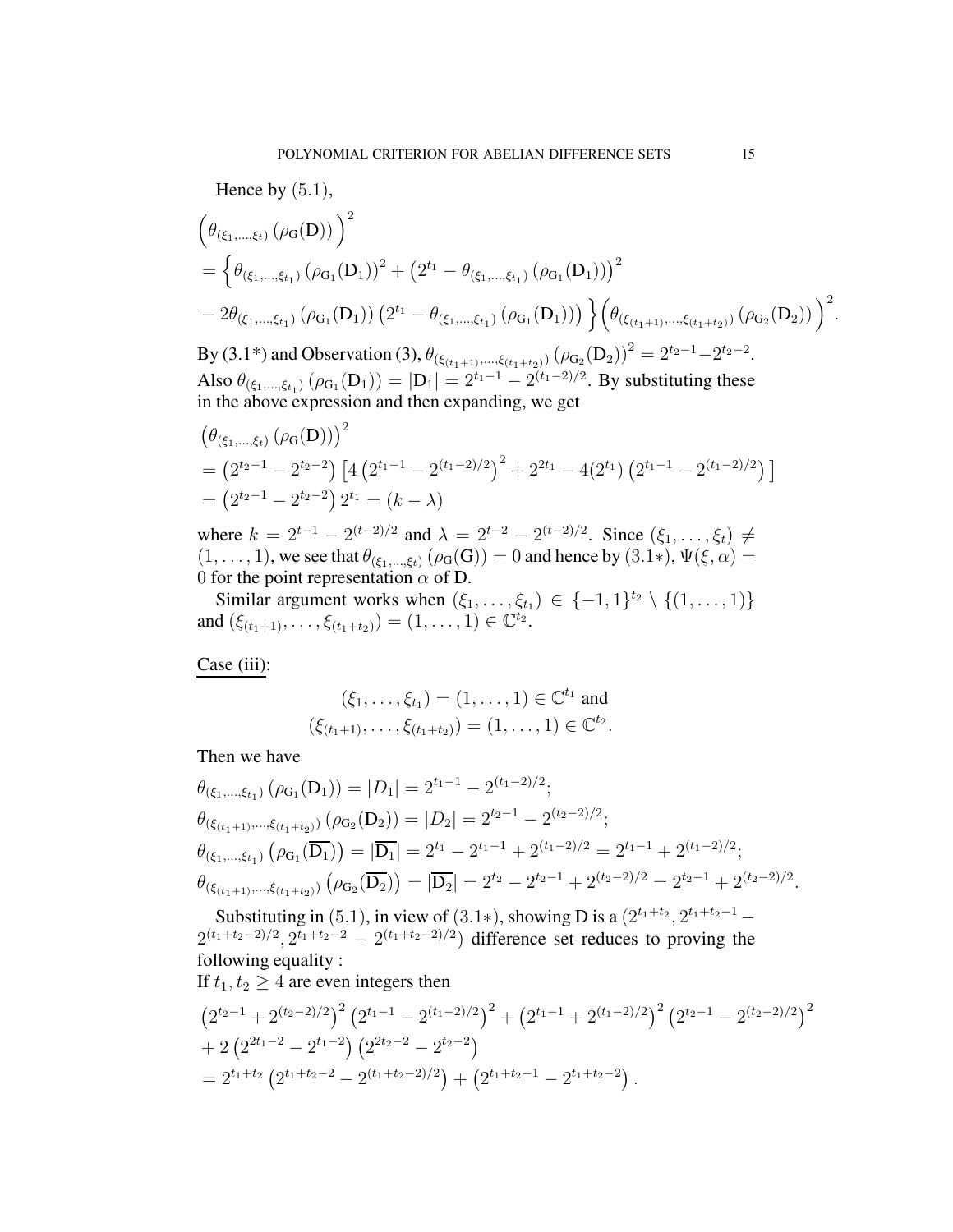Now to prove this equality,

$$
L.H.S. = \left(2^{2t_1-2} + 2^{t_1-2} - 2^{\frac{3t_1}{2}-1}\right) \left(2^{2t_2-2} + 2^{t_2-2} + 2^{\frac{3t_2}{2}-1}\right) + \left(2^{2t_1-2} + 2^{t_1-2} - 2^{\frac{3t_1}{2}-1} + 2 \cdot 2^{\frac{3t_1}{2}-1}\right) \left(2^{2t_2-2} + 2^{t_2-2} - 2^{\frac{3t_2}{2}-1}\right) + 2\left(2^{2t_1+2t_2-4} - 2^{2t_1+t_2-4} - 2^{t_1+2t_2-4} + 2^{t_1+t_2-4}\right).
$$

Simplifying further,

$$
L.H.S. = \left(2^{2t_1-2} + 2^{t_1-2} - 2^{\frac{3t_1}{2}-1}\right)\left(2^{2t_2-1} + 2^{t_2-1}\right) + 2^{\frac{3t_1}{2}+2t_2-2} + 2^{\frac{3t_1}{2}+t_2-2} - 2^{\frac{3t_1}{2}+\frac{3t_2}{2}-1} + 2^{2t_1+2t_2-3} - 2^{2t_1+t_2-3} - 2^{t_1+2t_2-3} + 2^{t_1+t_2-3}.
$$

More simplification gives

$$
L.H.S. = 2^{2t_1 + 2t_2 - 3} + 2^{2t_1 + t_2 - 3} + 2^{t_1 + 2t_2 - 3} + 2^{t_1 + t_2 - 3} - 2^{\frac{3t_1}{2} + 2t_2 - 2}
$$
  
\n
$$
- 2^{\frac{3t_1}{2} + t_2 - 2} + 2^{\frac{3t_1}{2} + 2t_2 - 2} + 2^{\frac{3t_1}{2} + t_2 - 2} - 2^{\frac{3t_1}{2} + \frac{3t_2}{2} - 1}
$$
  
\n
$$
+ 2^{2t_1 + 2t_2 - 3} - 2^{2t_1 + t_2 - 3} - 2^{t_1 + 2t_2 - 3} + 2^{t_1 + t_2 - 3}
$$
  
\n
$$
= 2^{2t_1 + 2t_2 - 2} + 2^{t_1 + t_2 - 2} - 2^{\frac{3t_1}{2} + \frac{3t_2}{2} - 1}
$$
  
\n
$$
= R.H.S.
$$

This proves that  $\beta$  is a bent function.

Conclusion : In this paper, we have proved two algebraic criteria for a  $(v, k, \lambda)$  difference set in a given abelian group of order v. Illustrations are provided indicating how they can be applied. Further applications are being planned.

Acknowledgements : Both the authors thank the support from FIST Programme vide SR/FST/MSI-090/2013 of DST, Govt. of India. The second author thanks UGC, Govt of India for the support under JRF Programme (SR. No. 2061540979, Ref. No. 21/06/2015(1)EU-V R. No. 426800). Both the authors thank S. Gangopadhyay and B. Mandal of IIT, Roorkee for stimulating discussions.

## **REFERENCES**

- <span id="page-15-1"></span>[1] Beth, T., Jungnickel, D., Lenz, H. *Design Theory, Volume 1* Cambridge University Press, 1999.
- <span id="page-15-0"></span>[2] Bose, R. C. On the construction of balanced incomplete block designs, Annals of Eugenics, vol. 9, p. 358-399, 1939 .